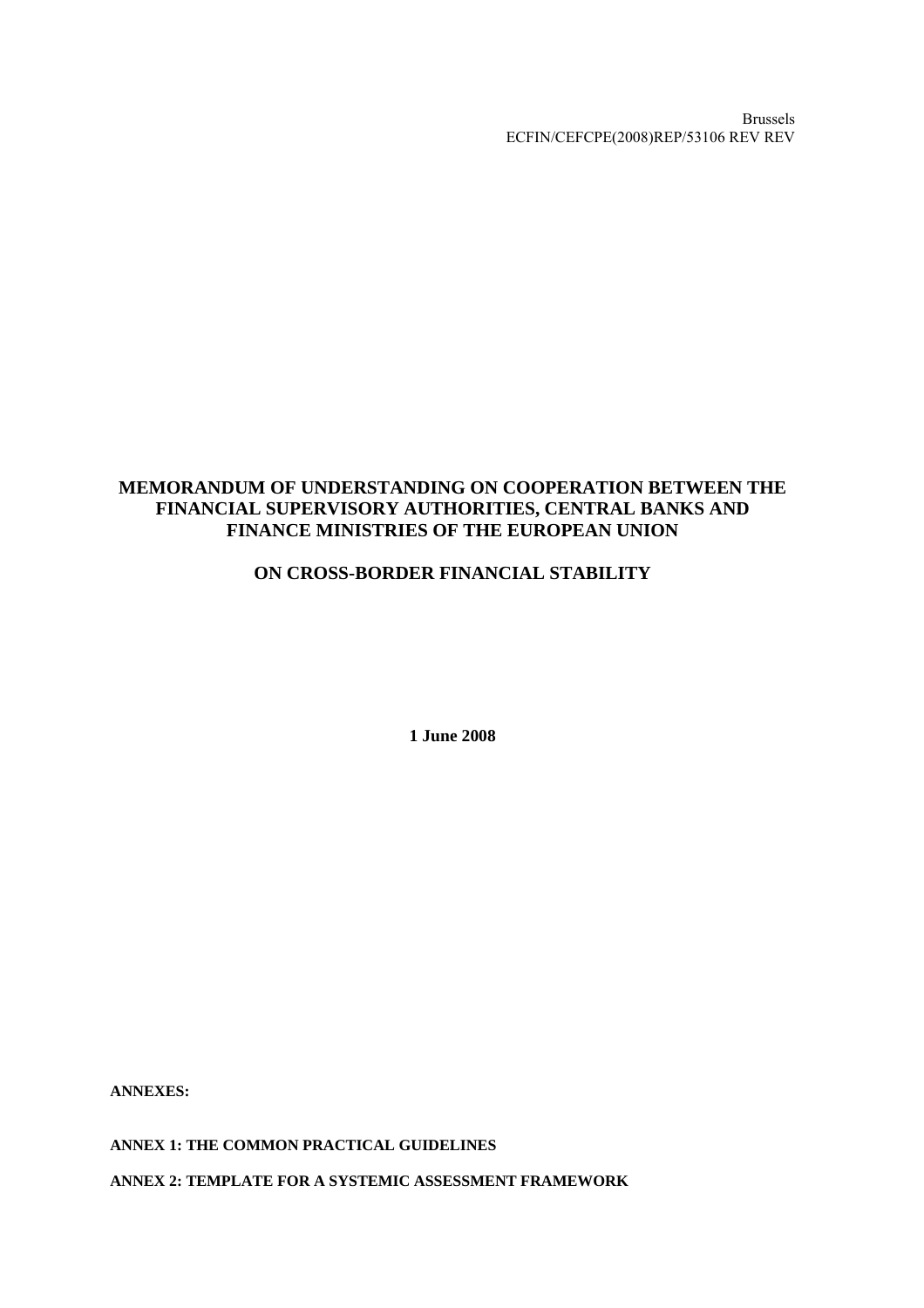#### **INTRODUCTION**

l

This Memorandum is an extension and update of the 2005 Memorandum and is based on Council conclusions of 9 October 2007; and on the EFC Report of 5 September 2007 (doc. ECFIN/CEFCPE(2007)REP/53990) endorsed by the EU Finance Ministers and Central Bank Governors. The agreement of the *Parties*<sup>1</sup> leading to this Memorandum is based on the following considerations:

- (1) The integration of financial markets and *financial infrastructures* in the European Union (EU), together with the growing number of large and complex *financial groups* with cross-border operations, contributes to the efficiency and stability of the EU financial system. At the same time, financial integration increases the scope for cross-border and cross-sector contagion and thus the likelihood of a systemic crisis affecting more than one Member State. Financial stability is, therefore, a common concern for all Member States and the EU as a whole, and must be safeguarded on the basis of close cooperation among all *Parties*, taking also into account the wider international context.
- (2) In order to limit the economic impact of a cross-border systemic financial crisis, the EU arrangements for crisis management and resolution must allow a timely and effective response. Crisis preparation in advance is necessary, while preserving sufficient flexibility to deal with the specific circumstances of any potential crisis. Accordingly, it is important to have in place at the EU level common principles, procedures and practical arrangements concerning cooperation among the authorities responsible for preserving financial stability.
- (3) The *Parties* see this Memorandum as an appropriate instrument for setting out further arrangements, promoting cooperation between them and preparing for the management and resolution of a cross-border systemic financial crisis. The *Parties* will cooperate through appropriate procedures for sharing of information, views and assessments so as to facilitate the pursuance of their respective policy functions in the management and resolution of a crisis, and to preserve financial stability at a minimum cost. In particular, the *Relevant Parties* should at any time be in a position to timely engage in informed discussions amongst themselves at the crossborder level.
- (4) Assessing the potential for systemic implications of a financial crisis is a necessary starting point for any coordinated action among the *Relevant Parties*. The *Parties* agree that such assessments should make use of a common analytical framework in order to enhance communication and facilitate agreement on a joint assessment. Responsibility for conducting these assessments lies with the *Financial Supervisory Authorities* and Central Banks. Finance Ministries should be kept fully informed of the process and the outcome of the assessments so as to ensure that a common systemic assessment can be promptly achieved among *Relevant Parties* at the national level.
- (5) Cooperation between the *Parties* will take place on the basis of the existing institutional and legal framework for financial stability in Member States as well as the applicable Community legislation, fully respecting the roles and the division of responsibilities among the *Parties*. In

<sup>1</sup> The definitions to the words written in *italics* are found under "Key definitions used in the Memorandum".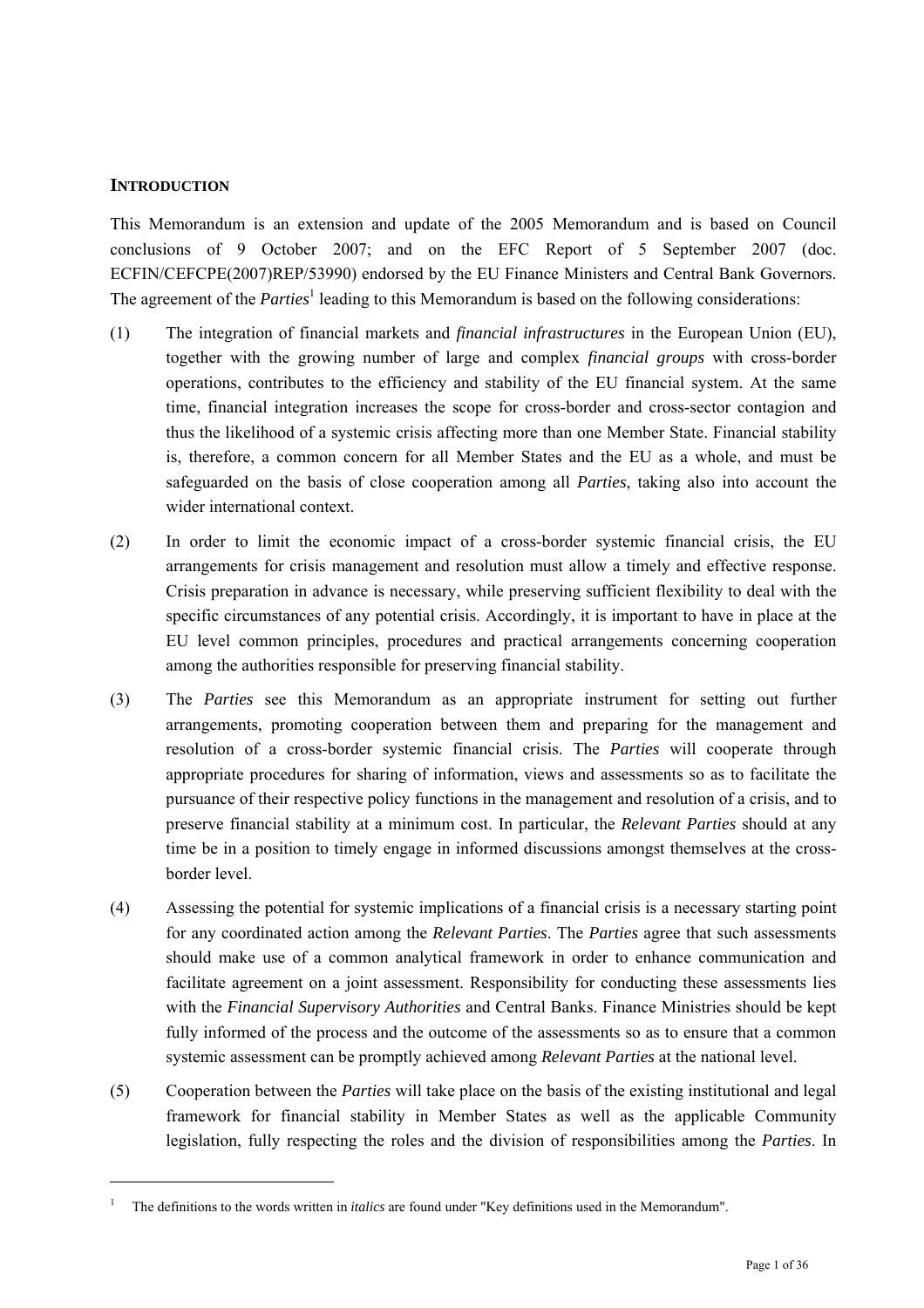particular, in the context of this Memorandum, *Financial Supervisory Authorities*' responsibilities should be interpreted in accordance with the applicable Community directives, including the role of *Group Supervisor,* with regard to each authority's capacity to contribute to preserving the soundness of individual *financial groups* as well as of the financial system as a whole. Central banks' responsibilities should be interpreted with regard to their functions relating to monetary policy and oversight of payment systems, as well as to their task to contribute to the financial stability. Finance Ministries' responsibilities should be interpreted with regard to their overall political responsibility for the stability of the financial system and their role in the management and resolution of systemic financial crises, in particular regarding the involvement of public funds.

- (6) Financial crisis situations may in practice involve a wider range of functions and authorities than those represented by the *Parties*, including deposit guarantee schemes, competition policy authorities or other public authorities. Certain financial crises may require cooperation with authorities whose jurisdiction lies outside the EU. In this context, the authorities of the European Economic Area (EEA) are invited to associate themselves to this Memorandum.
- (7) The *Parties* emphasise that this Memorandum is designed to facilitate the management and resolution of cross-border systemic financial crises and will seek to facilitate private sector solutions, to minimise the economic and social costs, while promoting market discipline and limiting moral hazard. This Memorandum does not create any legal commitment for any of the *Parties* to intervene in favour of anyone affected by a financial crisis.
- (8) Those *Parties* that have specific common financial stability concerns are encouraged to develop Voluntary Specific Cooperation Agreements with a view to provide for more specific and detailed, procedures and arrangements of crisis management and resolution for their respective countries and in relevant contexts. An example of a Voluntary Specific Cooperation Agreement is attached to the Common Practical Guidelines in Annex 1 to this Memorandum.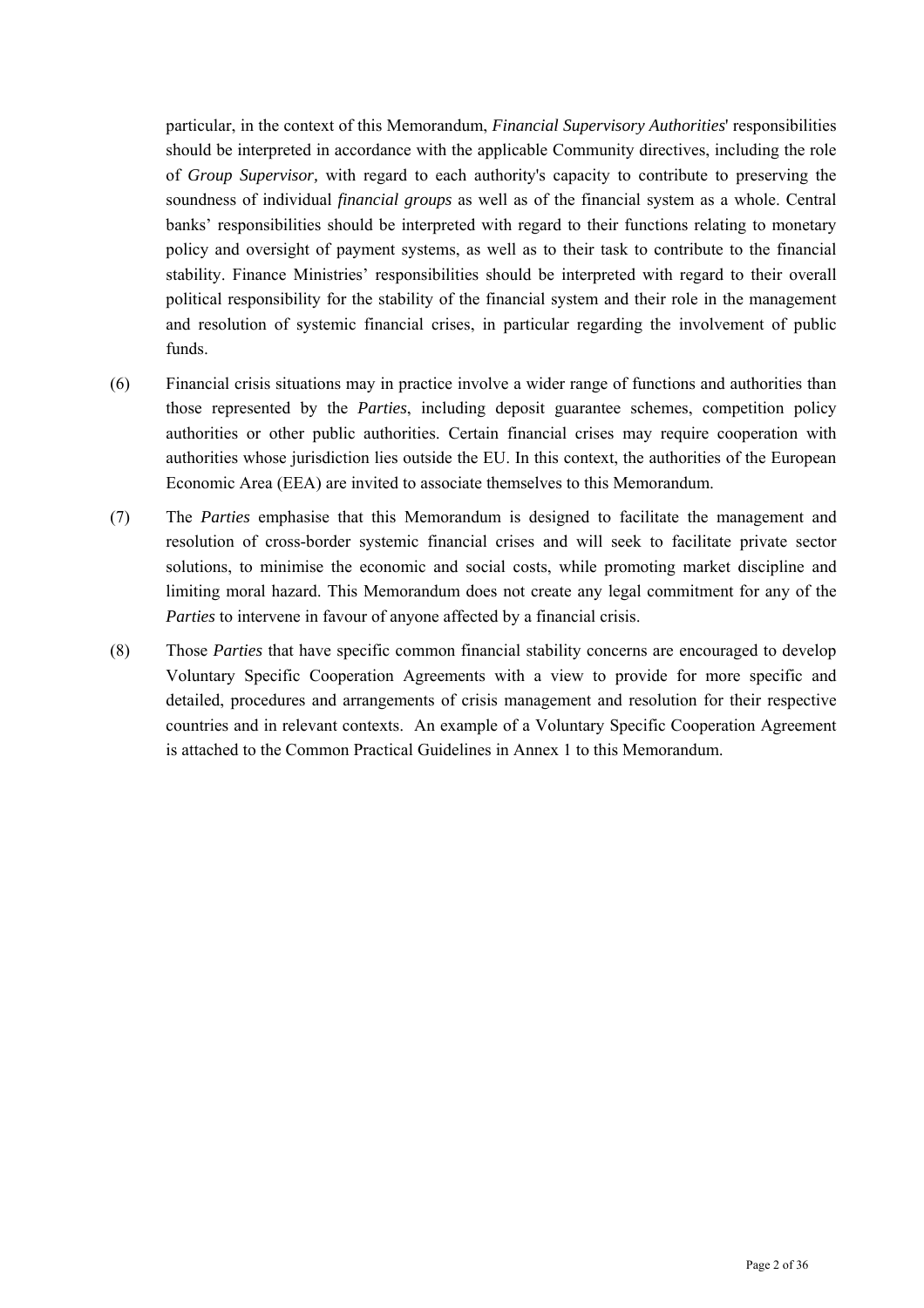#### **Key definitions used in the Memorandum**

*Parties*: Signatories of this Memorandum, i.e. *Financial Supervisory Authorities*, Finance Ministries and other Ministries according to national competencies, Central Banks in Member States and the European Central Bank;

*Relevant Parties*: A sub-set of signatories whose policy-making functions may be significantly affected by a specific financial crisis situation;

*Other Relevant Bodies*: Public/private entities who are not signatories of this Memorandum, but whose involvement in the procedures may be necessary (i.e. competition authorities, Deposit Guarantee Schemes, authorities in third countries);

*Financial Supervisory Authority*: Authority in charge of the supervision of banks and/or, insurance companies and/or investment firms and/or occupational pension funds and/or financial markets, as well as the supplementary supervision of the regulated entities in a financial conglomerate. There can be more than one *Financial Supervisory Authority* in a given country;

*Domestic Standing Group:* A group which consists of the *Financial Supervisory Authorities* (or a sub-set thereof), Central Banks, Finance Ministries at the national level, with the objective to enhance preparedness in normal times and facilitate the management and resolution of a financial crisis. Such a group could be extendable to also include *Other Relevant Bodies.*

*National Coordinator*: An Authority designated by the *Parties* of the *Domestic Standing Group* which, taking into account its legal competencies, is responsible for the overall coordination of activities in order to enhance preparedness in normal times and facilitate the management and resolution of a crisis at the national level in a particular crisis situation; The *Party* assuming the role of *National Coordinator* may vary according to the nature and stage of the crisis.

*Cross-Border Stability Group:* A group which involves all *Relevant Parties* from different Member States with the objective to enhance preparedness in normal times and which may facilitate the management and resolution of a cross-border financial crisis. *A Cross-Border Stability Group* is chaired by a *Cross-Border Coordinator* designated by the Group*.*

*Cross-Border Coordinator*: The *Party* from the *home country* which is responsible for the overall coordination of actions in a particular cross-border context, and which may vary according to the nature and stage of the crisis.

*Group Supervisor*: The supervisory authority, responsible for the supervision on a consolidated basis of an EU cross-border *financial group*, as defined in the current Community legislation;

*Financial group*: A bank, banking group, insurance undertaking or insurance group, financial conglomerate and investment firm, which is important in several Member States due to significant subsidiaries or branches in host countries;

*Financial Infrastructure*: Payment systems, trading and post-trading systems and other market infrastructure which may be important in several Member States.

*Home country:* The country of *Group Supervisor* responsible for the supervision on a consolidated basis.

*Host country*: The country which hosts relevant subsidiaries or branches.

*Cooperation arrangements*: Arrangements agreed among *Parties,* possibly involving also *Other Relevant Bodies,* for the purpose of preserving financial stability as defined in the MoUs or corresponding engagements between authorities which specify the content of such agreements. *Cooperation arrangement*s typically specify details of the functioning of the *Domestic Standing Groups* and may define *Cross-Border Stability Groups*.

*College of Supervisors*: A permanent, although flexible, structure for cooperation and coordination among supervisors responsible for and involved in the supervision over the different components of a cross-border *financial group*.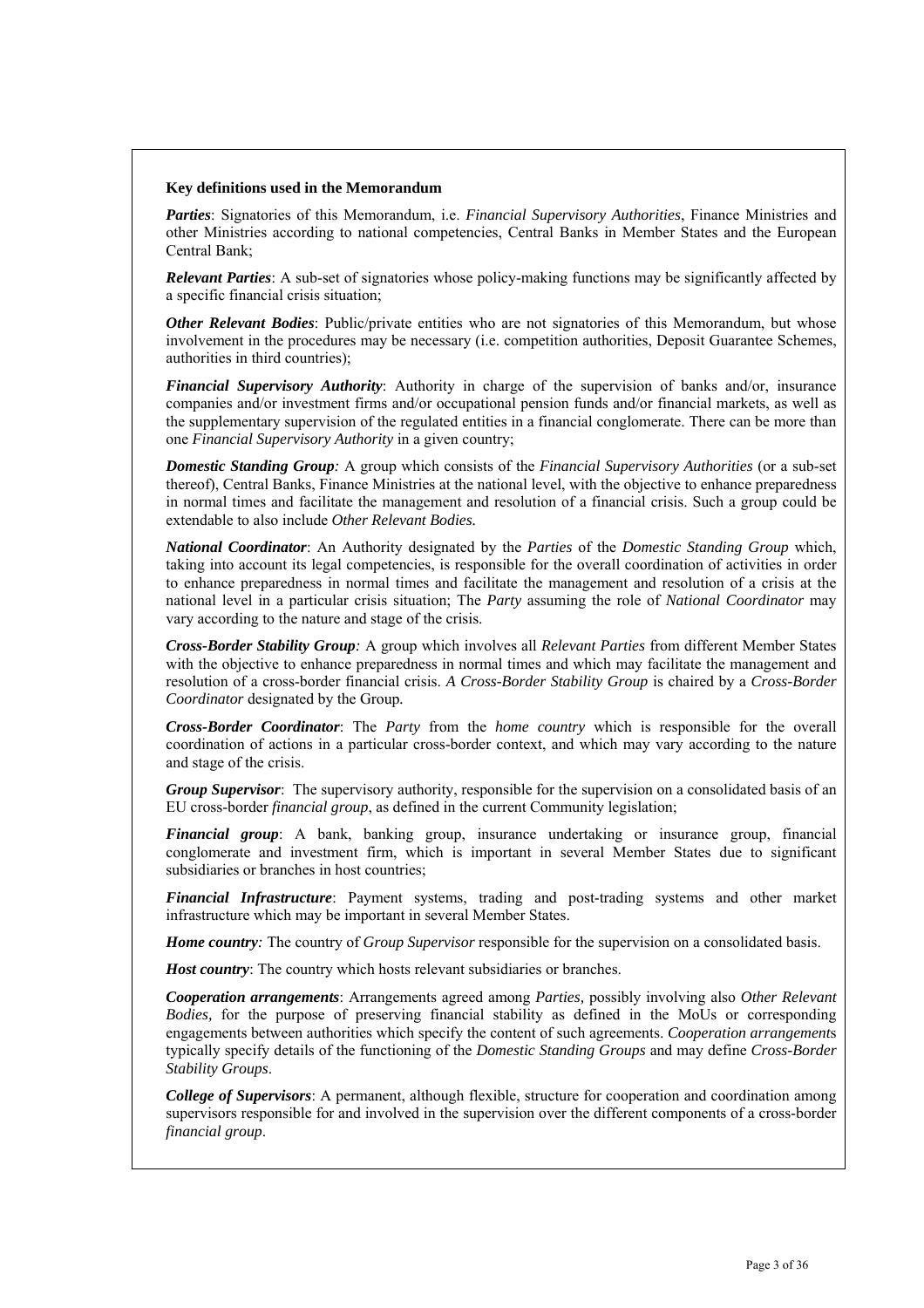#### **THE PARTIES TO THIS MEMORANDUM OF UNDERSTANDING AGREE TO THE FOLLOWING:**

#### **1. Objective and scope of the Memorandum**

- 1.1. Building on the existing national and EU legislation, the objective of the Memorandum is to ensure cooperation in financial crises between *Financial Supervisory Authorities*, Central Banks and Finance Ministries through appropriate procedures for sharing of information and assessments, in order to facilitate the pursuance of their respective policy functions and to preserve stability of the financial system of individual Member States and of the EU as a whole.
- 1.2. This Memorandum applies both (a) in normal times to enhance the preparedness of the *Parties* to deal with a cross-border systemic financial crisis; and (b) in a crisis situation regardless of its origin, affecting the stability of the financial system in at least one Member State with a potential cross-border systemic impact in other Member States and involving at least one *financial group* or affecting the *financial infrastructure* or the functioning of financial markets.
- 1.3. A cross-border systemic crisis, having its origin in individual *financial groups,* is most likely to involve banks or banking groups, due to the specific features of banks balance sheets. In view of their relevance for the stability of the financial system, this Memorandum will also apply with regard to the possible cross-border and systemic implications of events originating in or propagating across sectors of the financial system other than banking, and involving financial conglomerates, insurance groups or investment firms.
- 1.4. The *Parties* commit themselves to open, full, constructive and timely cooperation; and to prepare and search for jointly acceptable solutions. Cooperation between the *Parties* both in normal times and financial crises will involve:
	- 1. setting up an appropriate framework for cooperation with the aim to prepare common solutions and actions to manage potentially detrimental effects of a crisis;
	- 2. exchanging information relevant for the preparation, management and resolution of a crossborder systemic financial crisis, including assessments of the situation in order to allow the *Relevant Parties* to promptly assess the systemic nature and cross-border implications of the crisis, making use of the common framework for systemic assessments on the basis of the agreed template (summarised in Annex 2);
	- 3. coordinating public communication; and,
	- 4. establishing contingency plans, including stress testing and simulation exercises.
- 1.5. The Common Practical Guidelines in Annex 1 of the Memorandum provide more detailed operational guidance on the steps and procedures to be taken by the *Parties* in normal times and during a crisis to manage a cross-border systemic financial crisis. The guidelines serve as a useful tool to further develop the procedures for cooperation between different *Parties* with common interests and reflect the common understanding about their respective roles.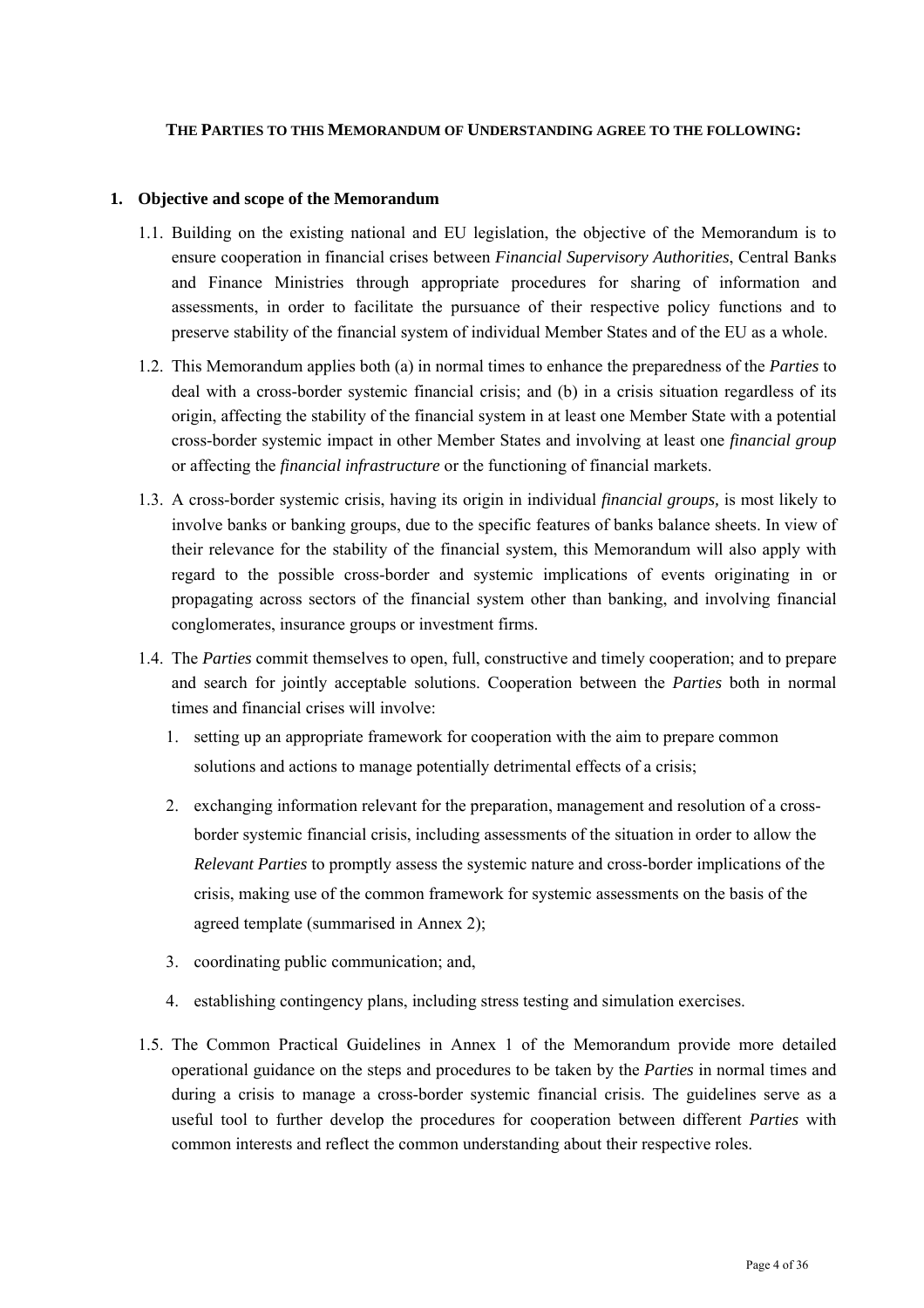### **2. Common principles for cross-border financial crisis management<sup>2</sup>**

2.1. The *Parties* agree to follow a set of common principles in the management of any cross-border financial crisis, which involves at least one banking group which (i) has substantial cross-border activities and (ii) is facing severe problems which are expected to trigger systemic effects in at least one Member State; and (iii) is assessed to be at risk of becoming insolvent.

The common principles are the following:

1. The objective of crisis management is to protect the stability of the financial system in all countries involved and in the EU as a whole and to minimise potential harmful economic impacts at the lowest overall collective cost. The objective is not to prevent bank failures.

2. In a crisis situation, primacy will always be given to private sector solutions which as far as possible will build on the financial situation of a banking group as a whole. The management of an ailing institution will be held accountable, shareholders will not be bailed out and creditors and uninsured depositors should expect to face losses.

3. The use of public money to resolve a crisis can never be taken for granted and will only be considered to remedy a serious disturbance in the economy and when overall social benefits are assessed to exceed the cost of recapitalisation at public expense. The circumstances and the timing of a possible public intervention can not be set in advance. Strict and uniform conditions shall be applied to any use of public money.

4. Managing a cross-border financial crisis is a matter of common interest for all Member States affected. Where a bank group has significant cross-border activities in different Member States, authorities in these countries will carefully cooperate and prepare in normal times as much as possible for sharing a potential fiscal burden. If public resources are involved, direct budgetary net costs are shared among affected Member States on the basis of equitable and balanced criteria, which take into account the economic impact of the crisis in the countries affected and the framework of *home* and *host countries'* supervisory powers.

5. Arrangements and tools for cross-border crisis management will be designed flexibly to allow for adapting to the specific features of a financial crisis, individual institutions, balance sheet items and markets. Cross-border arrangements will build on effective national arrangements and cooperation between authorities of different countries. Competent authorities in the Member States affected by a crisis should be in a position to promptly assess the systemic nature of the crisis and its cross-border implications based on common terminology and a common analytical framework.

6. Arrangements for crisis management and crisis resolution will be consistent with the arrangements for supervision and crisis prevention. This consistency particularly refers to the division of responsibilities between authorities and the coordinating role of *home country* supervisory authorities.

7. Full participation in management and resolution of a crisis will be ensured at an early stage for those Member States that may be affected through individual institutions or infrastructures, taking

l

<sup>2</sup> The common principles endorsed by the ECOFIN Council of 9 October 2007.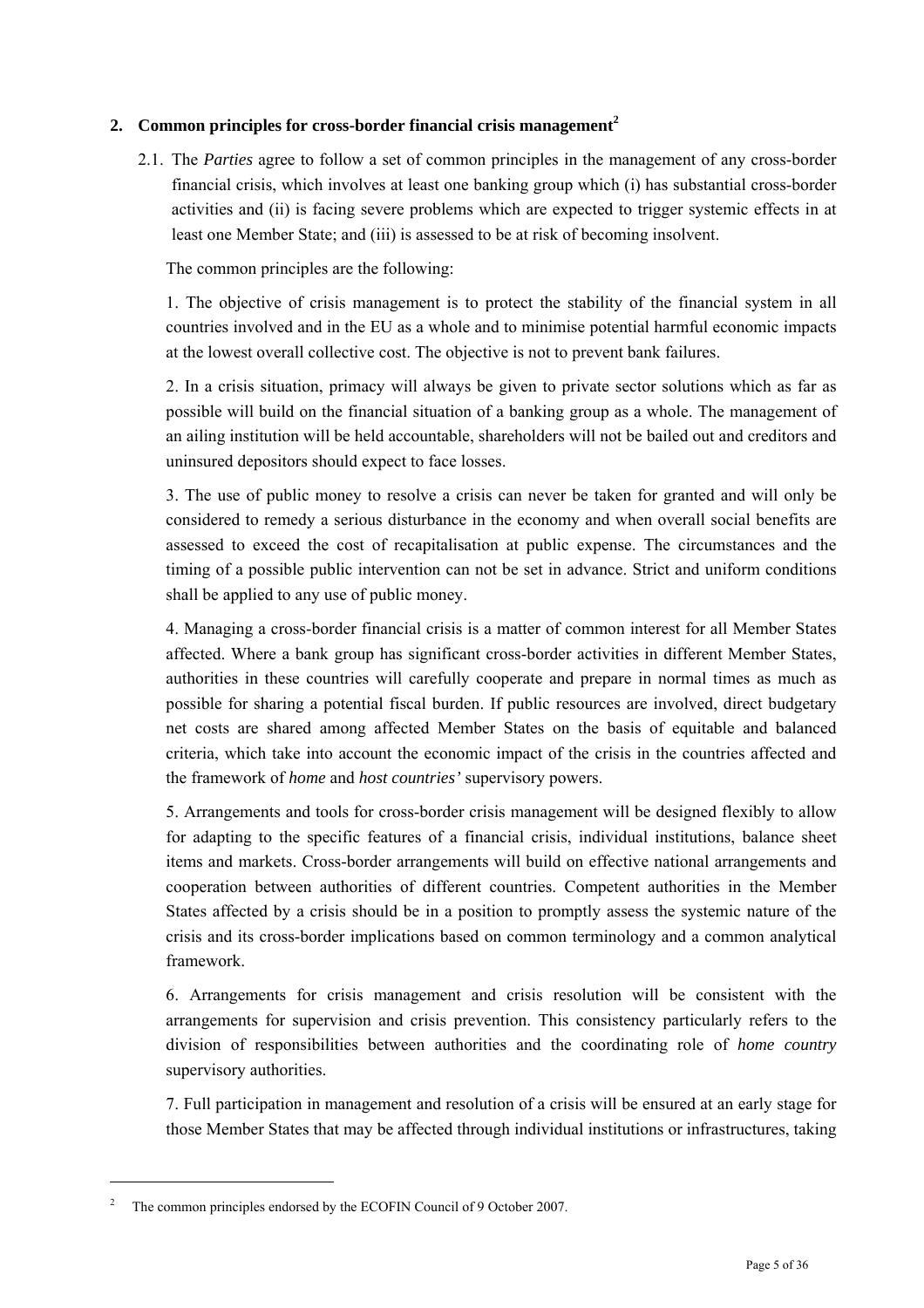into account that quick actions may be needed to solve the crisis.

8. Policy actions in the context of crisis management will preserve a level playing field. Especially, any public intervention must comply with EU competition and state-aid rules.

9. The global dimension will be taken into account in financial stability arrangements whenever necessary. Authorities from third countries will be involved where appropriate.

2.2. The common principles include references to banks and banking groups, reflecting their specific role in the financial system. To the extent that some of the principles may be of relevance to financial markets or other types of *financial groups*, they also apply to them, in case the stability of the financial system is at risk with a potential cross-border systemic impact.

#### **3. Cooperation arrangements**

- 3.1. Cooperation among the *Parties* at a national level is based on the *Domestic Standing Groups.* In line with the ECOFIN conclusions of 9 October 2007, these Groups facilitate the operation of this Memorandum at a national level, including by: determining which *Party* is the *National Coordinator* in particular situations, in line with its legal competencies; reaching common views on systemic assessments at a national level; developing tools for crisis management; setting out contingency plans in case of a potential national or cross-border systemic financial crisis; organising crisis simulation exercises; and taking decisions on the practicable ways of organising cross-border contacts.
- 3.2. Those *Parties* with common financial stability concerns stemming from the presence of at least one *financial group* are encouraged to develop as soon as possible Voluntary Specific Cooperation Agreements (VSCA), providing for more specific and detailed crisis management procedures taking into account the particular circumstances and contexts relevant for those *Parties*. For illustrative purpose, to facilitate their development by the *Relevant Parties*, an example of such an agreement for *financial group*s is attached to the Common Practical Guidelines.
- 3.3. *Relevant Parties* sharing specific common financial stability concerns should consider the establishment of *Cross-Border Stability Groups*, building on the *Domestic Standing Groups* and existing cross-border networks of Supervisory Authorities (*Colleges of Supervisors*) and Central Banks. Such groups will have a flexible and practicable set-up consistent with the existing networks, reflecting the particular needs of the *Relevant Parties* with the objective to enhance crisis preparation in normal times so as to facilitate the management and resolution of a crossborder crisis.

#### **4. Activation of procedures and responsibility for co-ordination in a cross-border crisis**

4.1. The *Party* who becomes aware of the emergence of a potentially serious financial disturbance will inform as soon as practicable the *National Coordinator or the Cross-Border Coordinator*. The *National Coordinator* or the *Cross-Border Coordinator* will ensure that information will be shared among the *Relevant Parties*. Similarly, a request for information or assessment from one *Relevant Party* to another will be promptly considered and fulfilled to the maximum extent possible without delay.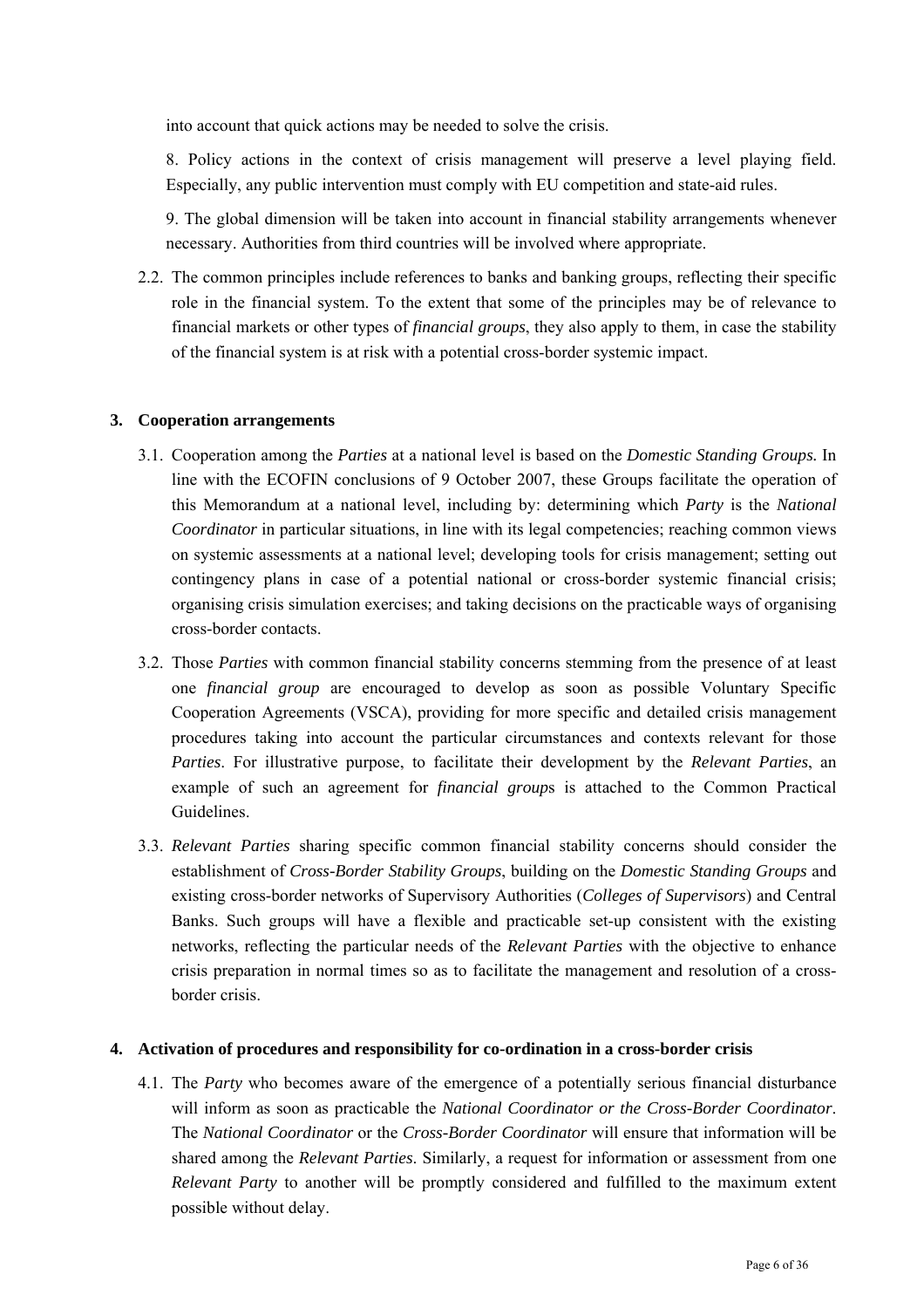- 4.2. Any *Relevant Party* may request the *Cross-Border Coordinator* to activate the crisis procedures. When the cross-border crisis cooperation procedures are activated, all *Relevant Parties* shall be informed at an early stage.
- 4.3. *Financial Supervisory Authorities* and Central Banks are responsible for assessing the systemic nature of the financial crisis and its cross-border implications. All members of the *Domestic Standing Groups* shall be kept fully informed of the process and outcome of the assessments. They are responsible for facilitating a common systemic assessment among *Relevant Parties* at national level. *Cross-Border Stability Groups* may help to reach a common understanding among the *Relevant Parties* of the systemic nature of the crisis in the cross-border context.
- 4.4. As a rule, the *National Coordinator* of the *home country* assumes the task of *Cross-Border Coordinator* in the management of a cross-border financial crisis. The *Cross-Border Coordinator* may delegate tasks to authorities in a *host country*. The *Party* assuming the role of coordinator may vary according to the nature and the stage of the crisis, reflecting the division of responsibilities between the *home country Parties* which is as follows:
	- − In the case of a crisis affecting a cross-border *financial group*, the *Group Supervisor* shall coordinate the gathering and dissemination of information and alert the *Relevant Parties*. It shall also plan and coordinate supervisory activities, including the assessment of the systemic nature of the crisis and its cross-border implications as well as possible corrective actions towards individual institutions within the supervisors' competencies. Where supervisory functions are performed in separate entities at a national level, the *Group Supervisor* will be responsible for establishing contacts to insurance, occupational pensions' and investment firms' and financial markets' supervisors.
	- − Without prejudice to the responsibilities of the supervisors of financial markets and *financial infrastructures*, in a crisis situation potentially affecting the performance of central banking functions, the relevant Central Banks shall coordinate actions among themselves in addressing the situation*,* and shall cooperate with *Financial Supervisory Authorities* and other Central Banks. Where a liquidity crisis could affect a cross-border *financial group* with a potential for systemic implications, the Central Bank in the *home country* will coordinate actions among relevant Central Banks. The ECB and the Eurosystem will be involved in accordance with their responsibilities. The Central Banks involved will cooperate closely with the banking supervisory authorities and are expected to inform the Finance Ministries in the case of provision of Emergency Liquidity Assistance at the national level in line with the existing national legal framework.
	- Where a solvency crisis could affect a cross-border *financial group* with a potential for systemic implications which may imply the use of public funds, the Finance Ministry in the *home country* will coordinate the process of deciding on whether, to what extent and how public funds will be used. The Finance Ministry of the *home country* shall identify in normal times procedures to be applied and *Parties* to be involved with a view: to propose solutions respecting state aid rules pursuant to the EC Treaty in a crisis situation and to ensure timely decisions on the use of public funds, including by reaching agreements on burden sharing based on equitable and balanced criteria.
- 4.5. The *Parties* undertake to co-ordinate any policy measures that may be required in the context of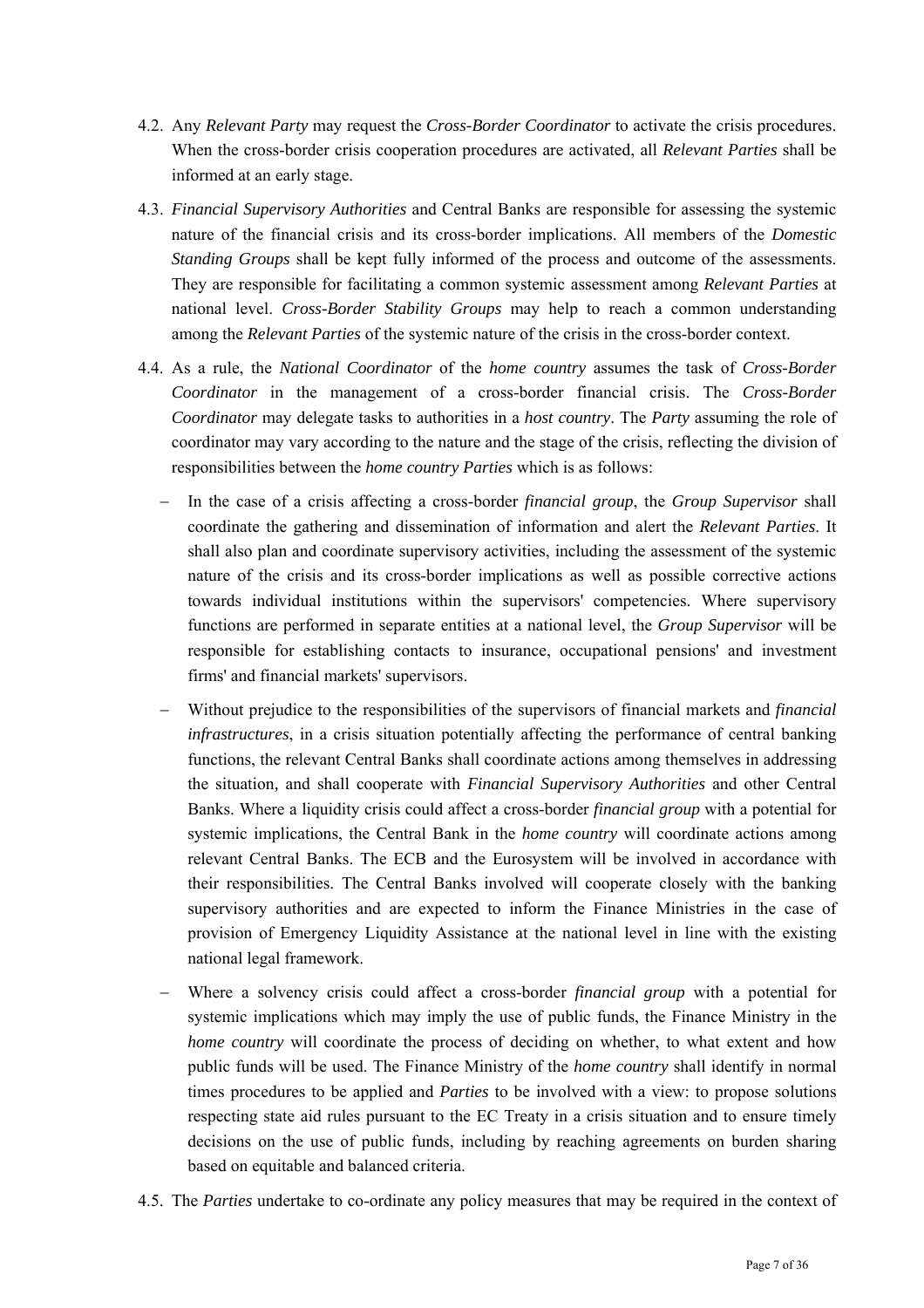the crisis situation, without prejudice to any urgent decision by a *Relevant Party* as it fulfils its responsibility according to Community and national legislation.

#### **5. Information exchange**

- 5.1. The *Relevant Parties* stand ready to share available information and assessments necessary to fulfil their respective role in the preparation and the management of a cross-border systemic financial crisis.
- 5.2. In normal times, in order to enhance their preparedness for a crisis, the *Relevant Parties* will engage, within their respective competences, in the regular sharing of information and assessments relating to issues of common interest and of information needed for assessing the systemic implications of *financial crises*, and will create efficient cooperation procedures for information sharing, timely planning and joint crisis management.
- 5.3. The *Cross-Border Coordinator* shall ensure, in light of the particular features of the potential crisis, that information will be shared among *Relevant Parties* in view of the possible effects of the crisis on *financial groups, financial infrastructures* or the functioning of financial markets within the competence of those *Parties*.
- 5.4. At the cross-border level, the *Relevant Parties* will share information with, as a rule, their respective counterparts in other countries. Only in exceptional cases, where necessary, information may be transmitted directly at the cross-border level between different types of authorities with concurrent transmission to the corresponding counterpart authority in the country concerned.
- 5.5. In the cross-border context, each *Party* is expected to use its normal channels of cooperation where in place, namely the *Colleges of Supervisors* and the networks of Central Banks or other authorities.
- 5.6. In cases where wider multilateral cooperation among the *Parties* needs to be activated, such as in major disturbances that may affect the EU as a whole, existing committees in the EU may provide a platform for exchange of information and assessments with a view towards facilitating the timely actions and decisions by the *Relevant Parties*.
- 5.7. The Common Practical Guidelines in Annex 1 present examples of concrete items of information that are likely to be needed, shared and assessed between the *Parties*, without prejudice to specific information needs to be determined by the *Relevant Parties* in a potential or particular crisis situation. The analytical framework in Annex 2 is the base to be used in the systemic assessment of a crisis.

### **6. Public communication**

- 6.1. The *Relevant Parties* in a crisis situation will, to the maximum extent possible, co-ordinate public communications relating to the specific circumstances, and avoid making announcements to the public on their own. Public statements are issued after consulting the other *Relevant Parties*. Only in exceptional circumstances with an overriding and sudden public need, the *Parties* may issue separate statements. The *Parties* commit to share with each other, before releasing, any written statement to the public.
- 6.2. The *Parties* agree to discuss the challenges and propose solutions, in advance, related to the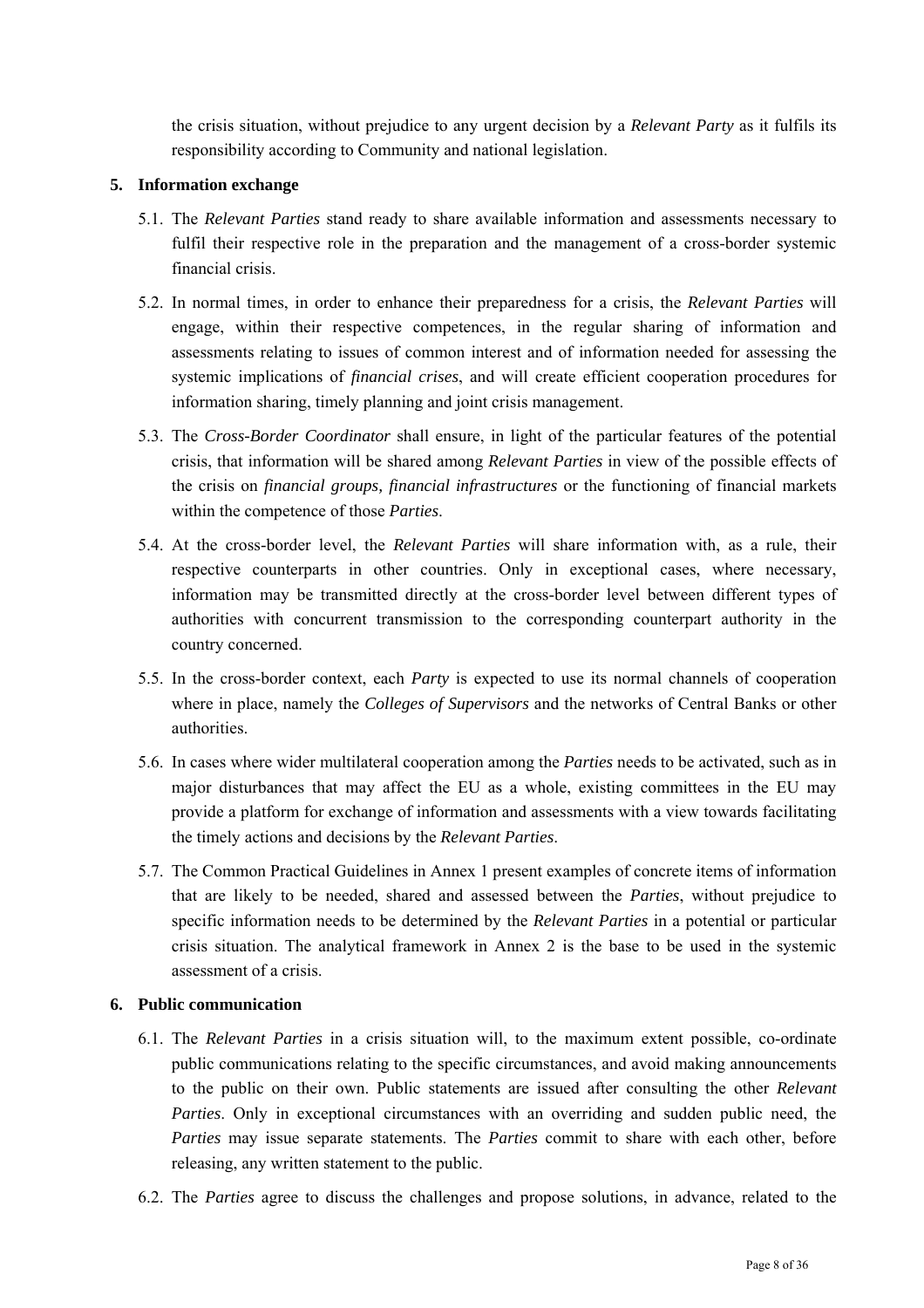communication strategies. Members of the *Domestic Standing Groups* should work in advance towards addressing the practical and legal issues related to communication in their respective countries.

6.3. The *National Coordinator* is in charge of managing the communication process to the public between the *Relevant Parties* at a national level*.* The *Cross-Border Coordinator* is in charge of coordinating the public communication process at a cross-border level.

### **7. Contingency planning**

7.1. The *Parties* will endeavour to conduct, as part of contingency arrangements for managing crisis situations, stress-testing and simulation exercises. The primary goal of such exercises would be to enhance the preparedness of authorities for handling potential financial crisis situations with cross-border systemic implications. The *Parties* should share, by utilising the existing EU committees, the methods and assumptions used in organising and conducting such stress-testing and crisis simulation exercises.

### **8. Confidentiality**

- 8.1. Any information exchanged and received by virtue of the application of the provisions of this Memorandum is subject to conditions of confidentiality and professional secrecy as provided in Community and national legislation.
- 8.2. The *Parties* will maintain, vis-à-vis third parties, the confidentiality of any request for information made under this Memorandum, the contents of such requests, the information received, and the matters arising in the course of cooperation without prejudice to relevant Community and national legislation.
- 8.3. The *Parties* will ensure that all persons dealing with, or having access to, such information are bound by the obligation of professional secrecy.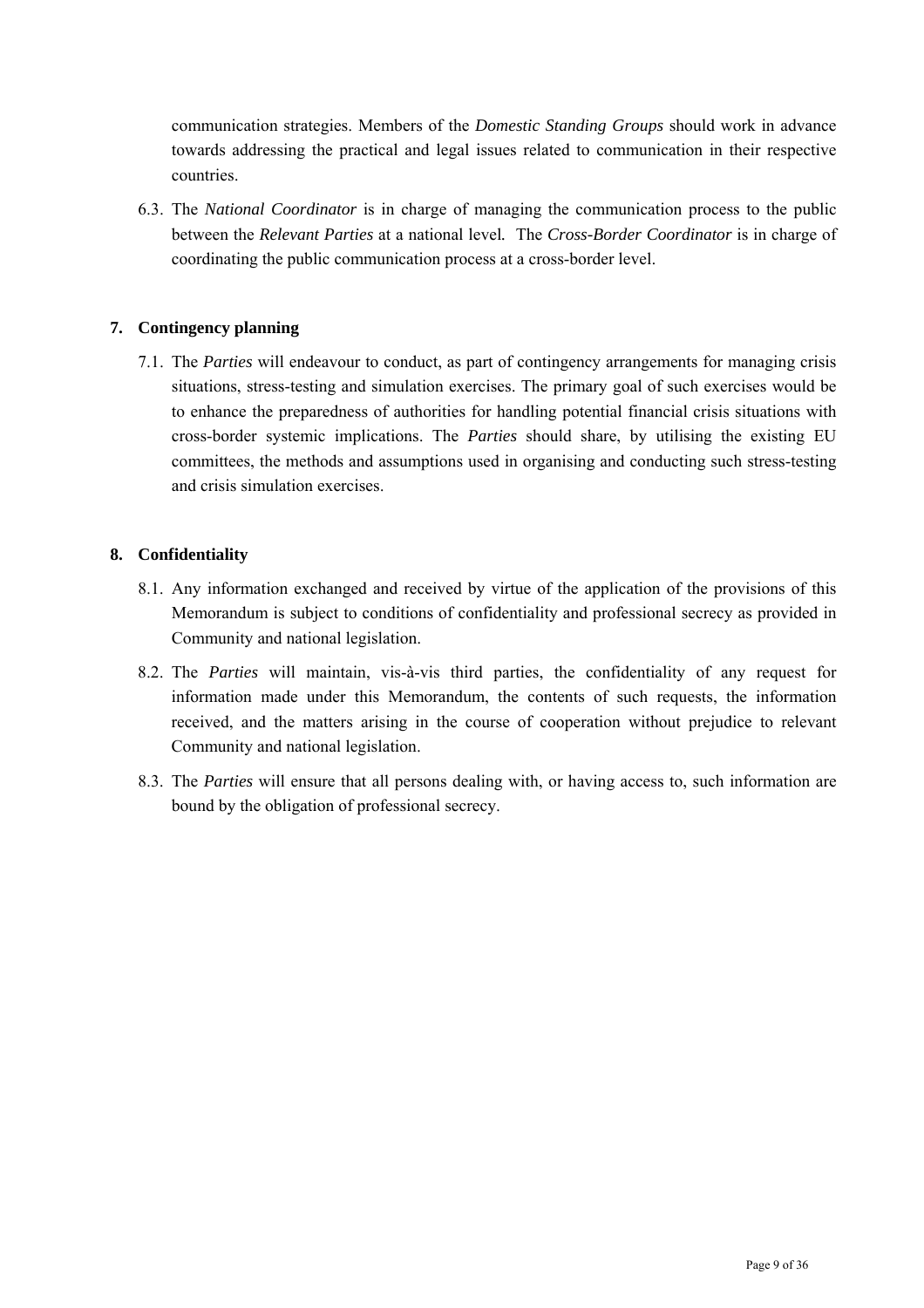#### **9. Implementation and review of the Memorandum**

- 9.1. The relevant EU committees bringing together the *Parties* to this Memorandum shall exchange views on the main features of this Memorandum and contribute to its full implementation at the EU level and report to the Economic and Financial Committee on a regular basis.
- 9.2. The functioning of this Memorandum shall be tested in an EU wide crisis simulation exercise. The Economic and Financial Committee and the *Parties* shall review this Memorandum within three years of its entry into effect and propose, if deemed necessary, amendments.
- 9.3. After its entry into effect, *Other Relevant Bodies* may sign this Memorandum if agreed by the *Parties*. The Economic and Financial Committee shall coordinate this process.

#### **10. Nature of the Memorandum**

- 10.1. As the provisions of this Memorandum are not legally binding on the *Parties*, they may not give rise to any legal claim on behalf of any *Party* or third parties in the course of their practical implementation.
- 10.2. The provisions of the Memorandum do not prejudge or assume any particular decisions or remedies to be taken in crisis situations.
- 10.3. This Memorandum complements other present and future arrangements on cooperation between *Relevant Parties*. In this context, the *Parties* commit to reviewing their existing arrangements in order to bring them in line with this Memorandum. They also commit to keep consistency with this Memorandum when developing Voluntary Specific Cooperation Agreements illustrated in the example attached to the Common Practical Guidelines in Annex 1.

#### **11. Entry into effect**

11.1 This Memorandum shall enter into effect on 1 June 2008 and replace the Memorandum of Understanding on Cooperation between the Banking Supervisors, Central Banks and Finance Ministries of the European Union in Financial Crisis Situations, which entered into force on 1 July 2005.

**ANNEXES:** 

#### **ANNEX 1: THE COMMON PRACTICAL GUIDELINES**

#### **ANNEX 2: TEMPLATE FOR A SYSTEMIC ASSESSMENT FRAMEWORK**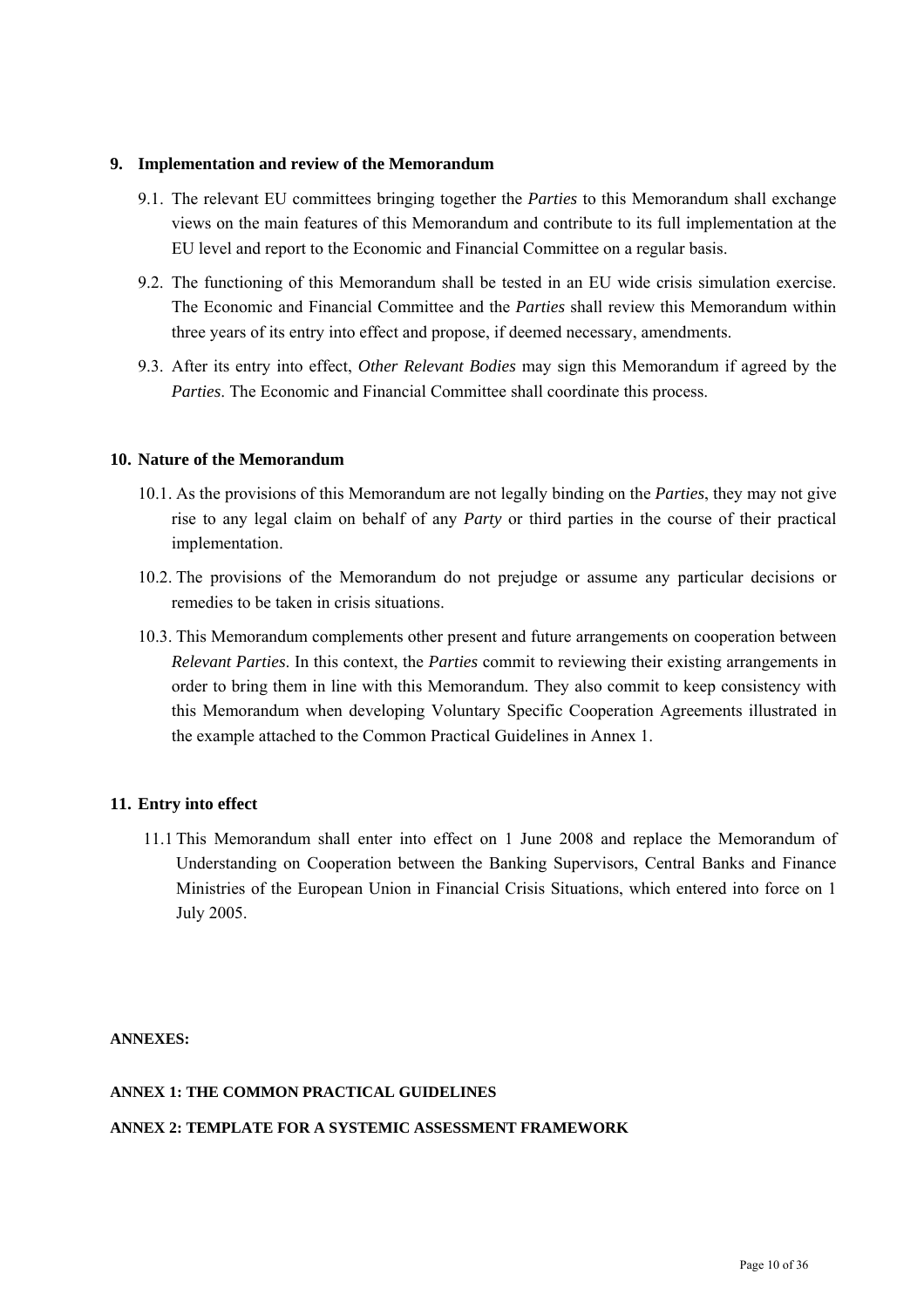# **Signatories**

#### **Financial Supervisory Authorities:**

Finanzmarktaufsicht, Austria Oesterreichische Nationalbank, Austria Commission bancaire, financière et des assurances / Commissie voor het Bank-, Financie- en Assurantiewezen, Belgium Българска Народна Банка (Bulgarian National Bank) Комисия за финансов надзор (Bulgarian Financial Supervision Commission) Authority for the Supervision and Development of Co-operative Societies, Cyprus Cyprus Securities and Exchange Commission Insurance Companies' Control Service, Cyprus Κεντρική Τράπεζα της Κύπρου (Central Bank of Cyprus) Česká národní banka, Czech Republic Finanstilsynet, Denmark Finantsinspektsioon, Estonia Rahoitustarkastus (Financial Supervision Authority), Finland Vakuutusvalvontavirasto (Insurance Supervisory Authority), Finland Commission Bancaire, France Autorité des marchés financiers, France Autorité de contrôle des assurances et des mutuelles, France Bundesanstalt für Finanzdienstleistungsaufsicht (Federal Financial Supervisory Authority), Germany Deutsche Bundesbank, Germany Private Insurance Supervisory Authority, Greece Hellenic Capital Market Commission, Greece Τράπεζα της Ελλάδος (Bank of Greece) Pénzügyi Szervezetek Állami Felügyelete (Hungarian Financial Supervisory Authority), Hungary Irish Financial Services Regulatory Authority The Pensions Board, Ireland Central Bank and Financial Services Authority of Ireland Commissione di Vigilanza sui Fondi Pensione, Italy Istituto per la Vigilanza sulle Assicurazioni Private e di Interesse Collettivo, Italy La Commissione Nazionale per le Società e la Borsa, Italy Banca d'Italia Finanšu un Kapitāla Tirgus Komisija, Latvia Lietuvos Respublikos draudimo prieziuros komisija, Lithuania Lietuvos Respublikos vertybiniu popieriu komisija, Lithuania Lietuvos Bankas, Lithuania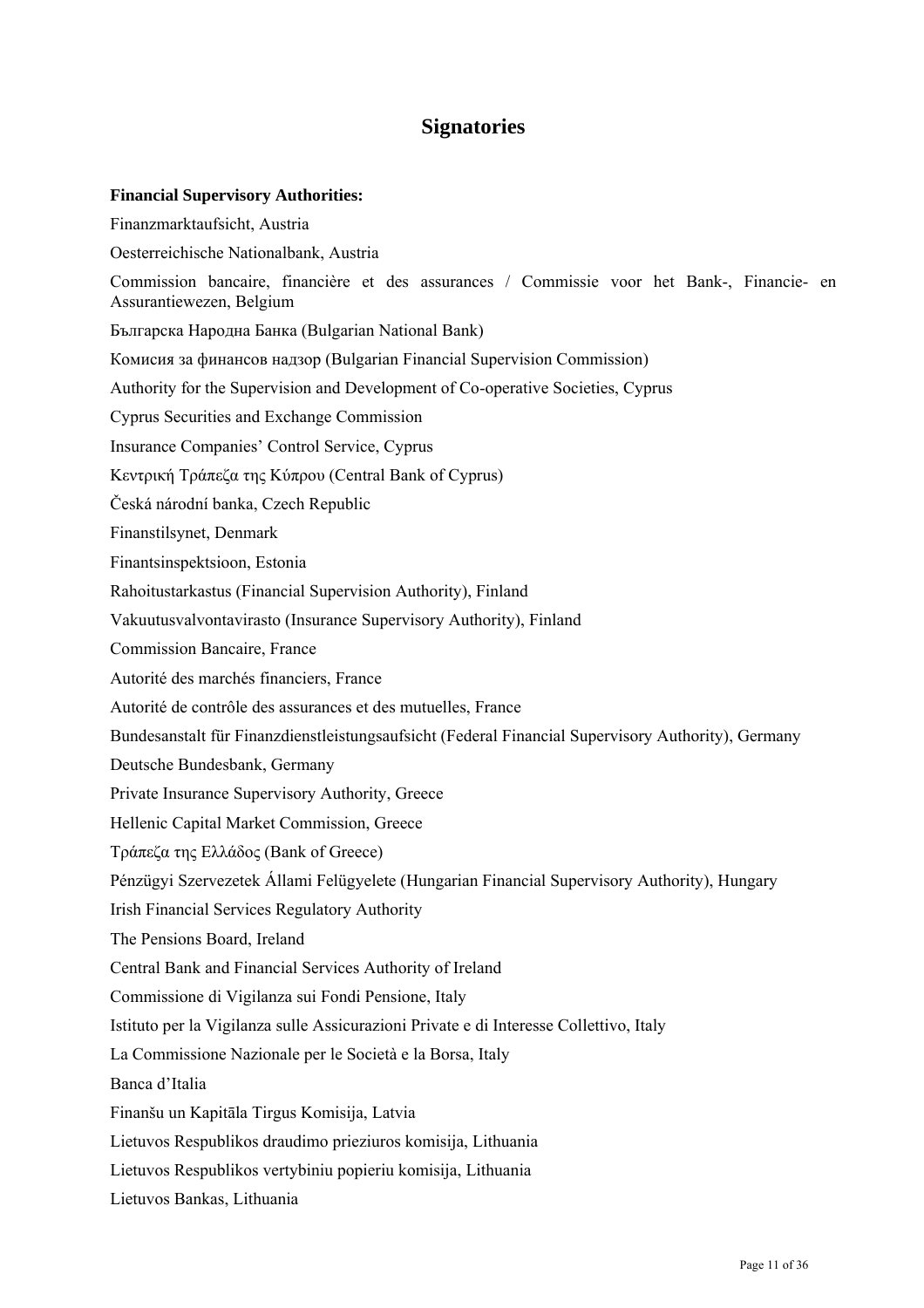Commission de Surveillance du Secteur Financier, Luxembourg Commissariat aux Assurances, Luxembourg Malta Financial Services Authority Autoriteit Financiële Markten, the Nederlands De Nederlandsche Bank, the Nederlands Komisja Nadzoru Finansowego, Poland Instituto de Seguros de Portugal Comissão do Mercado de Valores Mobiliários, Portugal Banco de Portugal Comisia de Supraveghere a Sistemului de Pensii Private, Romania Comisia de Supraveghere a Asigurărilor, Romania Comisia Naţională a Valorilor Mobiliare, Romania Banca Naţională a României, Romania Národná banka Slovenska, Slovakia Agencija za zavarovalni nadzor, Slovenia Agencija za trg vrednostnih papirjev, Slovenia Banka Slovenije, Slovenia Dirección General de Seguros y Fondos de Pensiones, Spain Comisión Nacional del Mercado de Valores, Spain Banco de España, Spain Finansinspektionen, Sweden Financial Services Authority, United Kingdom The Pensions Regulator, United Kingdom

#### **Central Banks:**

European Central Bank Oesterreichische Nationalbank, Austria Nationale Bank van België/Banque Nationale de Belgique, Belgium Българска народна банка, Bulgaria Κεντρική Τράπεζα της Κύπρου, Cyprus Česká národní banka, Czech Republic Danmarks Nationalbank, Denmark Eesti Pank, Estonia Suomen Pankki (Finlands Bank) Banque de France Deutsche Bundesbank, Germany Τράπεζα της Ελλάδος, Greece Magyar Nemzeti Bank, Hungary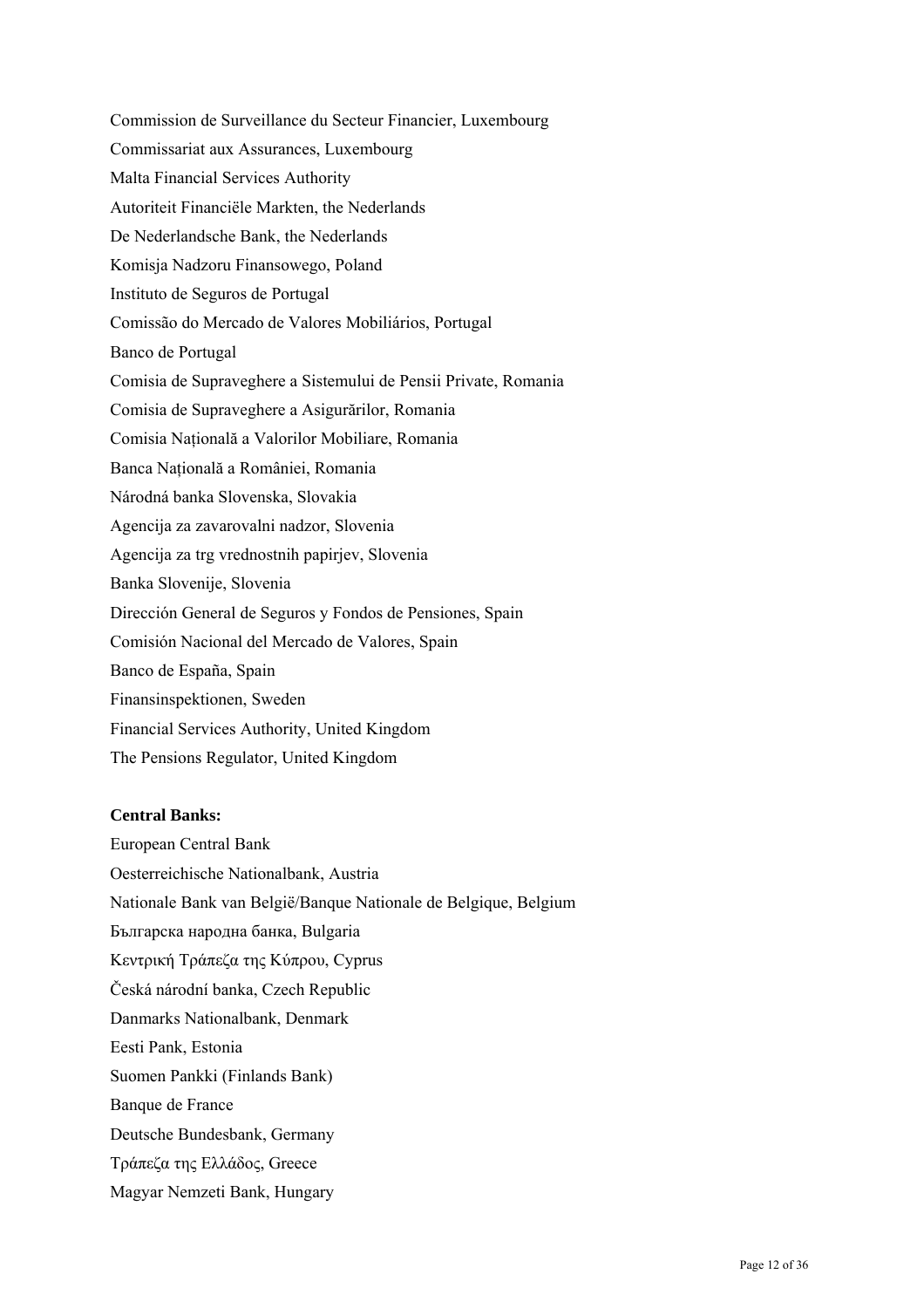Central Bank and Financial Services Authority of Ireland Banca d'Italia Latvijas Banka, Latvia Lietuvos bankas, Lithuania Banque centrale du Luxembourg Central Bank of Malta De Nederlandsche Bank, the Netherlands Narodowy Bank Polski, Poland Banca Natională a României, Romania Banco de Portugal Národná banka Slovenska, Slovakia Banka Slovenije, Slovenia Banco de España, Spain Sveriges Riksbank, Sweden Bank of England, United Kingdom

#### **Finance Ministries:**

Bundesministerium für Finanzen, Austria Service Public Fédéral Finances, Belgium Министерство на финансите, Bulgaria Υπουργείο Οικονοµικών, Cyprus Ministerstvo financí, Czech Republic Finansministeriet, Denmark Økonomi- og Erhvervsministeriet, Denmark Rahandusministeerium, Estonia Valtiovarainministeriö, Finland Ministère de l'Économie, de l'Industrie et de l'Emploi, France Bundesministerium der Finanzen, Germany Υπουργείο Οικονομίας και Οικονομικών, Greece Pénzügyminisztérium, Hungary Department of Finance, Ireland Ministero dell'Economia e delle Finanze, Italy Finansu Ministrija, Latvia Lietuvos Respublikos Finansų Ministerija, Lithuania Ministère des Finances, Luxembourg Ministeru tal-Finanzi, Malta Ministerie van Financiën, the Netherlands Ministerstwo Finansów, Poland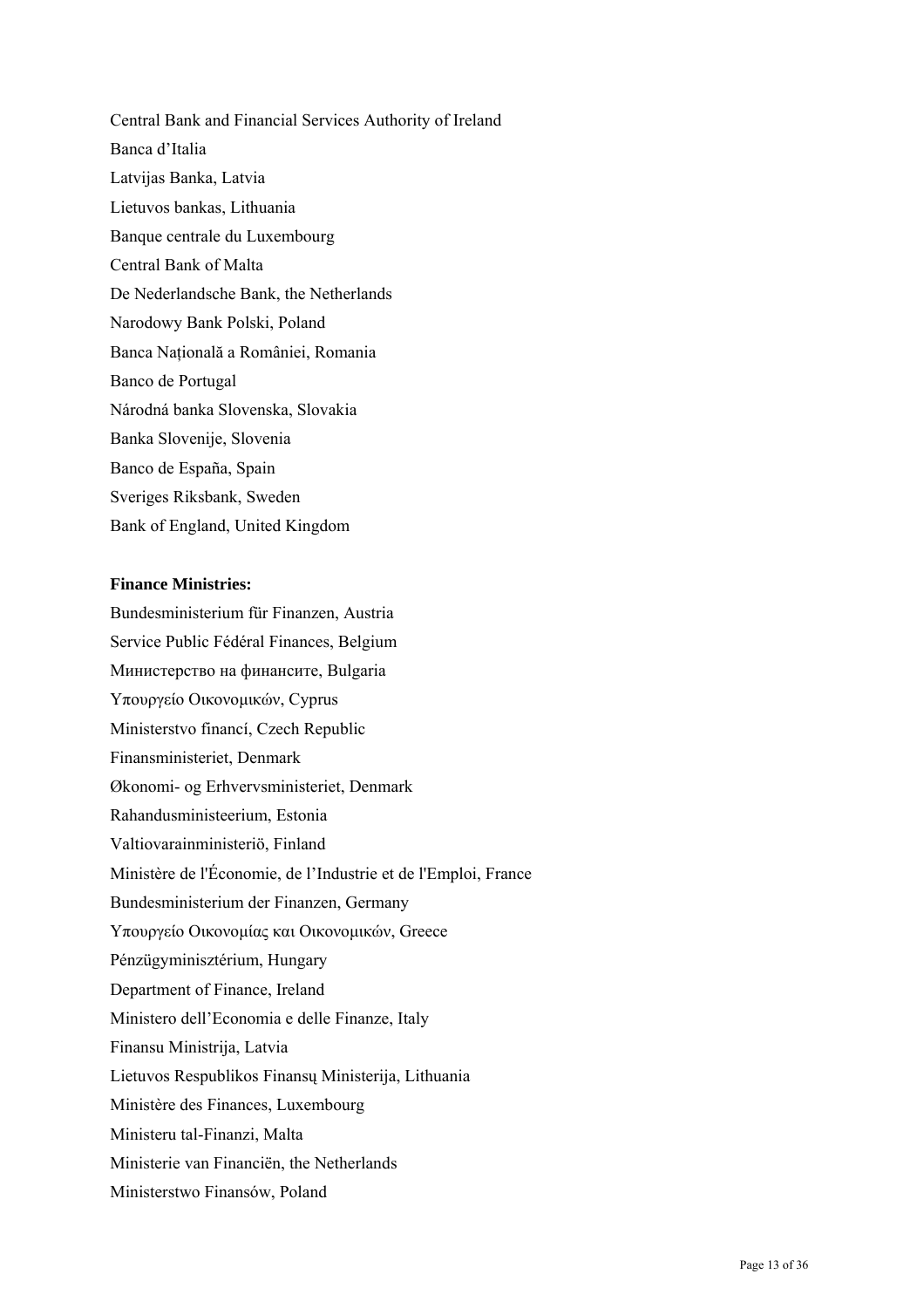Ministério das Finanças e da Administração Pública, Portugal Ministerul Economiei şi Finanţelor, Romania Ministerstvo Financií, Slovakia Ministrstvo za finance, Slovenia Ministerio de Economía y Hacienda, Spain Finansdepartementet, Sweden HM Treasury, United Kingdom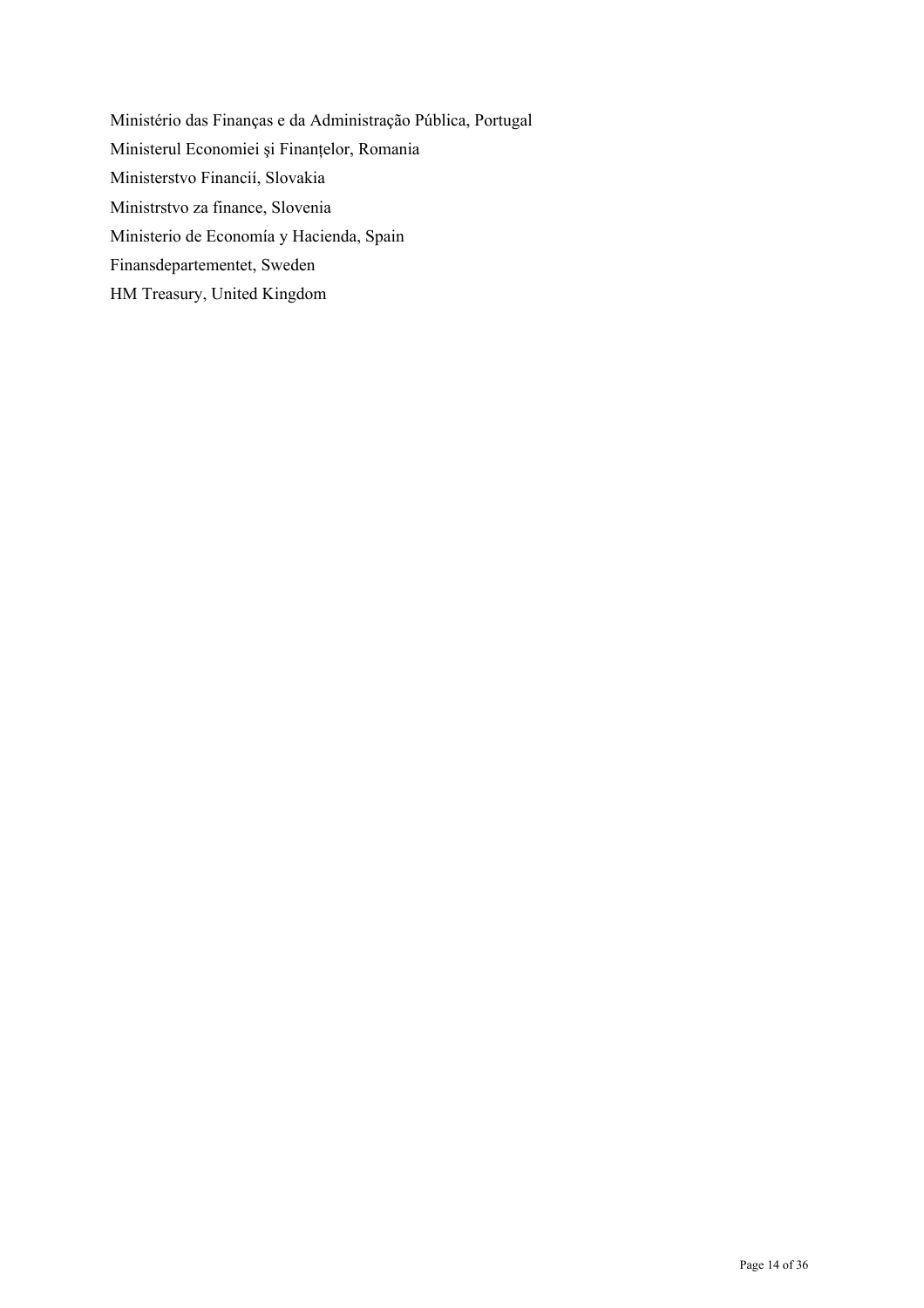# **ANNEX 1 TO THE MEMORANDUM OF UNDERSTANDING:**

# **COMMON PRACTICAL GUIDELINES**

# **FOR CRISIS MANAGEMENT**

#### **Introduction**

 The common practical guidelines for crisis management provide detailed operational guidance and reflect a common understanding between the *Parties* of their respective role as well as of the steps and procedures to be taken in relation to a cross-border systemic financial crisis situation.

The guidelines describe what processes should be activated for:

- 1) strengthening crisis preparedness in normal times;
- 2) crisis alert;
- 3) crisis assessment;
- 4) crisis management network;
- 5) crisis management; and
- 6) external communication.

These processes should involve the cooperation and coordination among *the Parties* to enhance their preparedness in normal times to deal with the different stages of the crisis. The main objective of the coordination is to ensure that information is shared and that decisions, policy measures and related external communications of the *Relevant Parties* are coordinated and consistent.

The *Parties* with common financial stability concerns stemming from the presence of one or several *financial group*s are encouraged to develop *Voluntary* S*pecific Cooperation Agreements* (VSCA) which are consistent with the MoU and which defines more detailed procedures to be put in place in normal times and to be activated in a crisis situation. As outlined in the example in attachment to these guidelines, these agreements will, in greater detail, describe the operational cooperation between *Parties* in the relevant countries and in relevant contexts. Well-defined governance, oversight and crisis management arrangements are also needed for systemically important *financial infrastructures* operating across borders.

In the VSCAs, in order to enhance crisis preparedness, the *Relevant Parties* may agree inter alia:

- − to establish and utilise a *Cross-Border Stability Group* (CBSG) as a cooperation forum for the *Parties* of the VSCA;
- − to develop procedures for regular exchange of information and assessments regarding the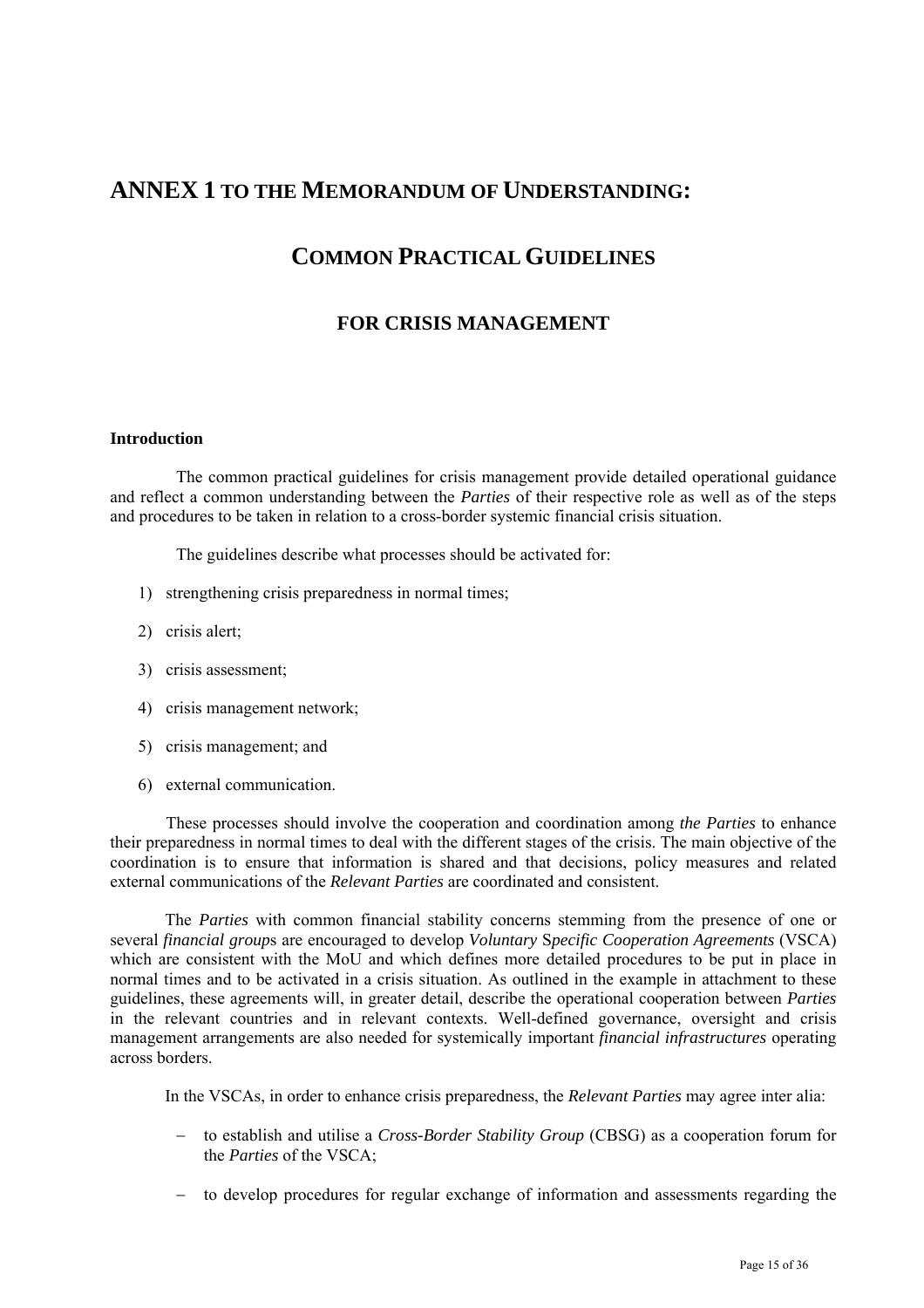common components of the respective financial systems of the countries concerned;

- − to develop and conduct assessments of various systemic problems and their interactions based on a common terminology and a common analytical framework using the agreed systemic assessment framework (summarised in Annex 2 of the Memorandum);
- to design practical procedures and arrangements for coordinated decision-making and to check the availability of tools and their interoperability for cross-border crisis management;
- − to develop procedures that facilitate the evaluation of costs and the possible sharing of a potential fiscal burden;
- − to address public communication issues;
- − to develop contingency arrangements for managing crisis situations, including by developing and conducting crisis management simulation exercises and stress testing.

#### **1. Strengthening crisis preparedness in normal times**

- 1. In order to be able to act timely and effectively when a potential crisis situation occurs, the *Relevant Parties* will enhance their preparedness in normal times in order to comply with the processes covered in these guidelines, i.e. crisis alert, crisis assessment, crisis management network, crisis management and external communication.
- 2. *Parties* will have in place **contact lists** of persons with sufficient seniority and communicate them to the other *Parties* in order to facilitate the prompt activation of the relevant coordination arrangement. Each *Party* is responsible for updating details of its members on the contact list on a continuous basis and for communicating them to the *Cross-Border Coordinator who* is responsible for distributing the list to the *Parties* regarding each particular *financial group* or *financial infrastructure.*
- 3. Finance Ministries, or other Ministry in accordance with national law, should establish procedures to prepare for financial facilities and possible sharing of fiscal burden and to initiate decision-making procedures in this regard at a national level by involving *Relevant Parties* and *Other Relevant Bodies*.
- 4. In order to allow **communication** among *Relevant Parties* to take place promptly whenever needed, secure means of communication (i.e. video-conferencing, tele-conferencing, e-mails) shall be established in normal times to allow confidential exchange of information and conference calls to take place. If a crisis breaks out, adequate processes and devices should be in place for exchanging information securely. The communications facilities should be tested in crisis simulation exercises.
- 5. *Relevant Parties* are expected to exchange information within their respective competencies both in normal times and in a crisis situation and to ensure that all relevant data is available rapidly in a crisis situation. Where *Parties* have common financial stability concerns, a common **database** consisting of publicly available actual data and a template for confidential up-to date data could be developed as described in Annex B to the example of a Voluntary Specific Cooperation Agreement. In order to ensure preparedness in a crisis situation, the *Relevant Parties* should consider, in normal times, sharing and reflecting upon the following information items that are likely to be needed in a crisis:
	- (i) Qualitative assessments on the emergency situation;
	- (ii) Systemic implications of a potential crisis for the domestic financial system and the systemic impact on other countries' financial systems as well as on the EU's financial markets as a whole, in line with the framework for systemic assessments outlined in Annex 2;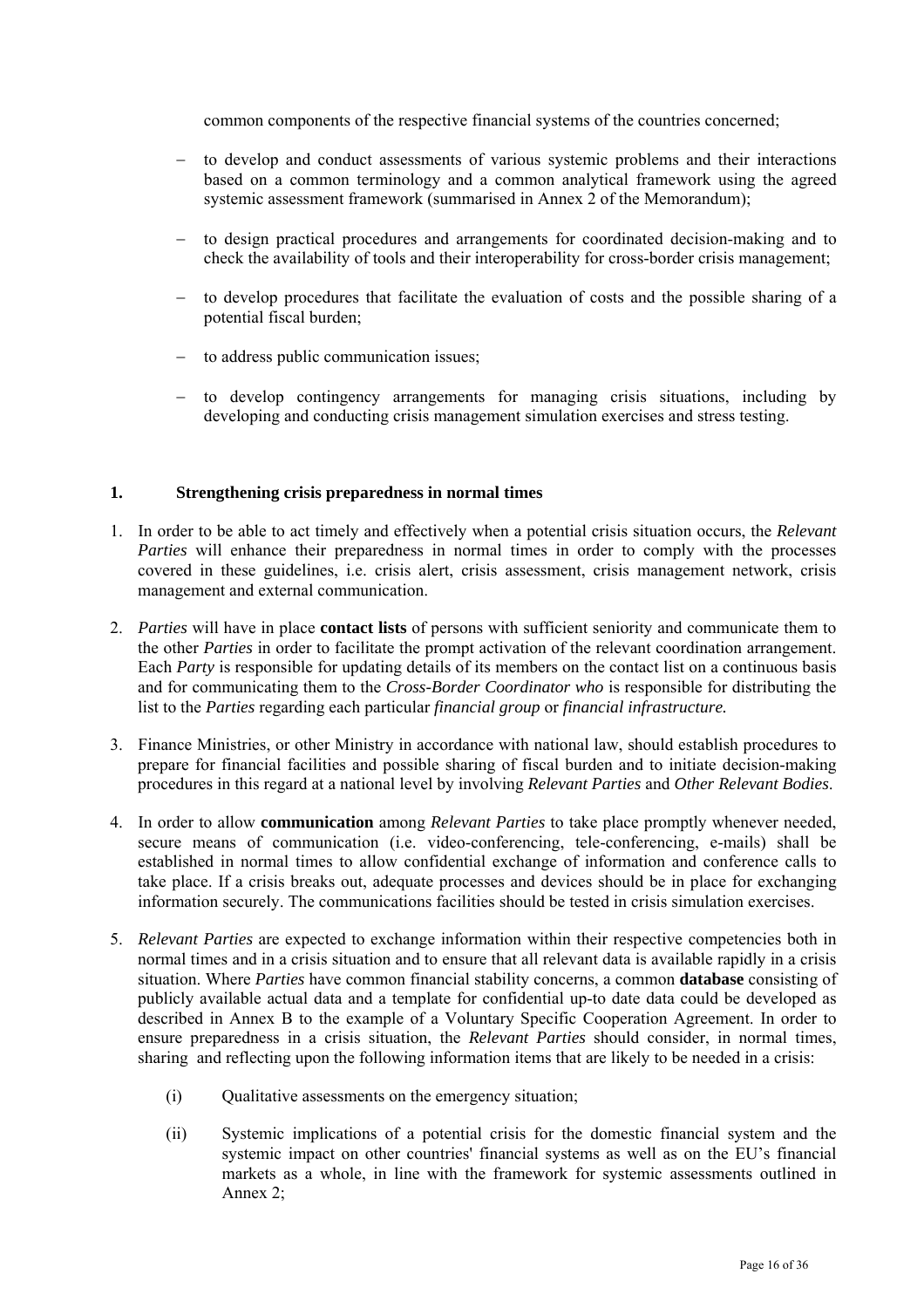- (iii) Specific channels of contagion of the potential crisis to *financial groups*, *financial infrastructures* or the functioning of financial markets;
- (iv) Consideration of other relevant economic and budgetary implications of a crisis situation;
- (v) Constraints to the implementation of policy measures;
- (vi) Updates of relevant developments.

 $\overline{a}$ 

- 6. Consideration should be given beforehand on how to deal with publicly listed *financial groups and infrastructure* in the context of public intervention. In particular, a crisis situation affecting a publicly listed *financial group* should be addressed rapidly enough to allow legally required transparency rules to be fulfilled in the light of legal obligations of the institutions and the *Parties*. The EU regulation or national laws include provisions on the public disclosure that should be carefully interpreted before a crisis emerges. The provisions of the EU Market Abuse Directive provide the basis for disclosure in such occasion, including circumstances when the public disclosure of information may be delayed for a limited period of time<sup>3</sup>.
- 7. The *Domestic Standing Groups (DSG)* should beforehand look into possible problems that may arise in the management of a crisis in order to avoid any conflicts in a crisis situation between the *Relevant Parties*. As part of the preparedness in normal times, the DSGs should be formed in a manner that provides a clear mandate, reflects a representation of the *Parties* at an sufficient level of seniority, ensures effective functioning and provides for accountability at a national level so as to be in a position to contribute to the formulation of policy proposals on the management and resolution of a crisis.
- 8. While recognising that the specific issues can most effectively be dealt with in small groupings of *Relevant Parties*, each *Party* may use in normal times, as appropriate, their usual channels for the exchange of information at a cross-border level. The *Financial Supervisory Authorities* may use the Level 3 committees (CEBS, CESR, CEIOPS) or *Colleges of Supervisors* (where they are in place) to facilitate coordination between Supervisory Authorities; Central Banks may use, inter alia, the ESCB Committees (Banking Supervision Committee, Market Operations Committee, Payment and Settlement Systems Committee); and the Financial Ministries may use the Financial Services Committee to foster cooperation in normal times. *Financial Supervisory Authorities*, Central Banks and Finance Ministries should, as much as possible, cooperate with their respective counterparts in other countries.
- 9. The DSG of the *home country* is responsible for deciding to involve *Other Relevant Bodies* from 3rd countries.

<sup>3</sup> The EU Market Abuse Directive (Directive 2003/6/EC), Article 6.1, obliges issuers of financial instruments to inform the public as soon as possible of inside information: *"Member States shall ensure that issuers of financial instruments inform the public as soon as possible of inside information which directly concerns the said issuers"*. Hence, the issuers of financial instruments are in principle submitted to the obligation to disclose inside information, but there are exceptions. In case of emergency liquidity assistance, Article 6(2) of the same Directive is relevant: *"An issuer may under his own responsibility delay the public disclosure of inside information, as referred to in paragraph 1, such as not to prejudice his legitimate interests provided that such omission would not be likely to mislead the public and provided that the issuer is able to ensure the confidentiality of that information".* In case of emergency liquidity assistance, there is a legitimate interest not to disclose information immediately. This is confirmed in Article 3.1 of Commission Directive 2003/124/EC of 22 December 2003 implementing the Market Abuse Directive as regards the definition and public disclosure of inside information and the definition of market manipulation: *"For the purposes of applying Article 6(2) of Directive 2003/6/EC, legitimate interests may in particular relate to the following non-exhaustive circumstances: (a) … In particular, in the event that the financial viability of the issuer is in grave and imminent danger, although not within the scope of the applicable insolvency law, public disclosure of information may be delayed for a limited period where such a public disclosure would seriously jeopardise the interest of existing and potential shareholders by undermining the conclusion of specific negotiations designed to ensure the long-term financial recovery of the issuer."*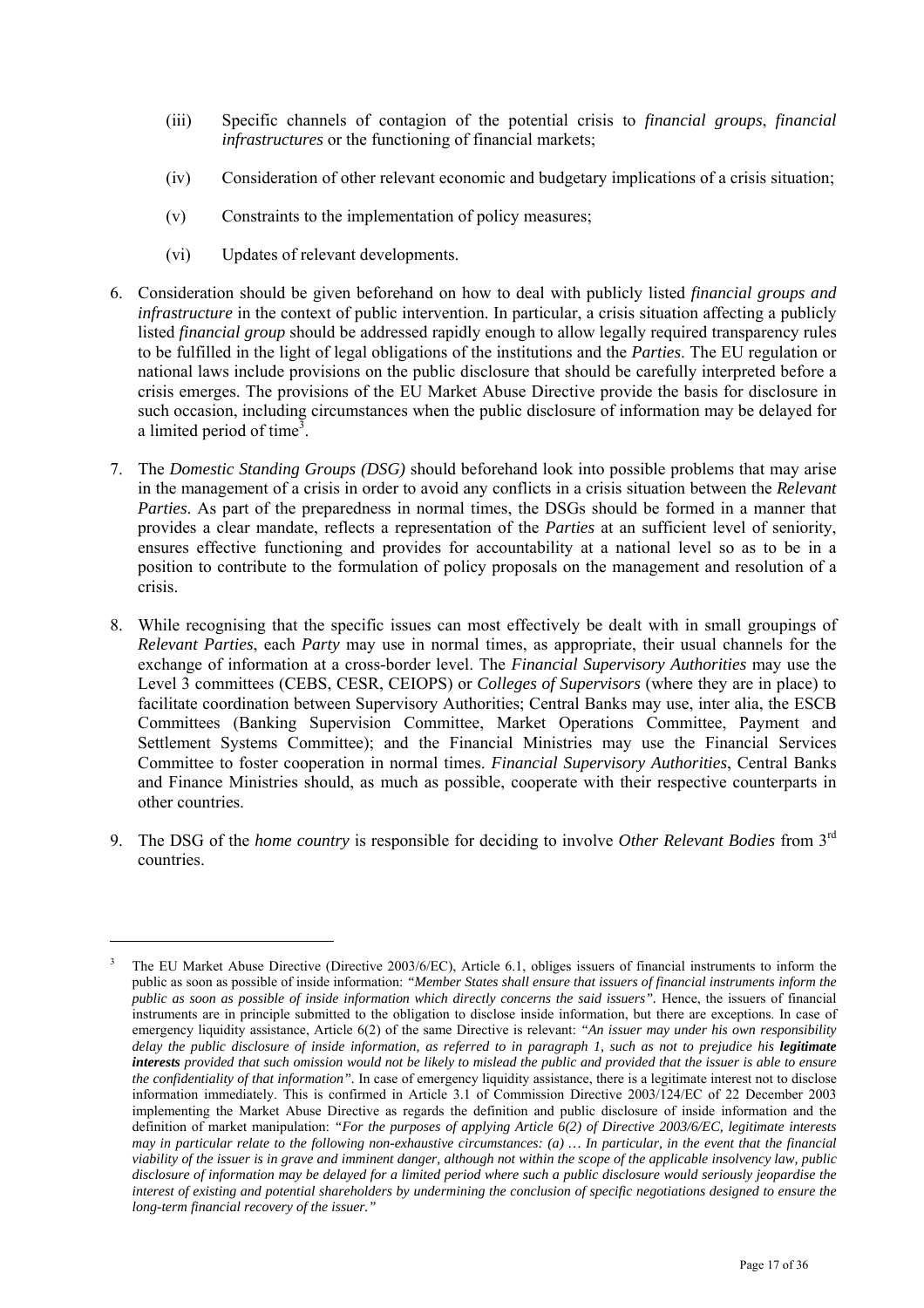### **2. Crisis alert**

- 10. Crisis alert should ensure that: (i) relevant information is transmitted without delay to the *Cross-Border Coordinator*; and that (ii) the *Cross-Border Coordinator* disseminates without delay the relevant information to the other *Relevant Parties*.
- 11. Concerning actions to be taken on a cross-border basis, the *Cross-Border Coordinator* should activate the subsequent steps and procedures as outlined in these guidelines. The activation may be requested by any *Relevant Party*. When the procedures are activated, all *Relevant Parties* shall be involved at an early stage.
- 12. To the best of its ability, it is the responsibility of each *Party* to share, with the *Cross-Border Coordinator,* the necessary information needed by the *Relevant Parties* to fulfil their responsibilities.
- 13. Any *Party* which is aware of facts or events that may give rise to significant problems for a *financial group*, *financial infrastructures* or the functioning of financial markets, will share that information, as soon as possible, with the *Cross-Border Coordinator,* with the corresponding *Party* in the *home country* and with the members of its *Domestic Standing Group* and with the Eurosystem/ECB where appropriate.<sup>4</sup> The *Cross-Border Coordinator*, the *Group Supervisor*, the Central Bank of the home country or the Eurosystem/ECB will disseminate the information as soon as practicable to the other *Relevant Parties*.
- 14. Following a crisis alert, at least three actions should be launched without delay by the *National Coordinator* in the *home country*, namely: (i) conduct a crisis assessment as described in section 3; (ii) activation of crisis management networks as described in section 4; and (iii) coordination of communication among authorities as well as with the *financial group* or *financial infrastructure* concerned as described in section 6.

#### **3. Crisis assessment**

 $\overline{a}$ 

- 15. After a crisis alert, the *Group Supervisor* or the *home country* Central Bank or, the Eurosystem/ECB, where appropriate, will immediately assess the systemic implications. The other counterparts, namely *Financial Supervisory Authorities* or Central Banks informed as outlined in Section 2 will do likewise.
- 16. The *Parties* commit to employ a common terminology and a common analytical framework in assessing the systemic nature of the financial crisis and its cross-border implications, as outlined in Annex 2. For this purpose, they will use the template for a systemic assessment framework which may be further developed as agreed among the *Parties*.
- 17. The first goal of the assessment phase is to assess the systemic implications of the crisis. Furthermore, the assessment phase should:
	- *(i)* consider the link between the *financial group* and its shareholders in order to facilitate a potential private sector solution of the crisis; and the possibilities offered by the available tools such as possible preventive role of the deposit guarantee schemes;
	- *(ii)* gather and update data that could be used as a basis for possible public interventions at a later stage so as to assess the possibilities to utilise various tools; and, if intervention requiring public funds is considered, as an input for objective criteria for burden sharing. As an

<sup>4</sup> In this regard, article 132.1 of the Capital Requirement Directive (CRD) establishes that supervisors shall share the essential information that can materially influence the assessment of the *Financial Supervisory Authorities* of a credit financial institution in another Member State.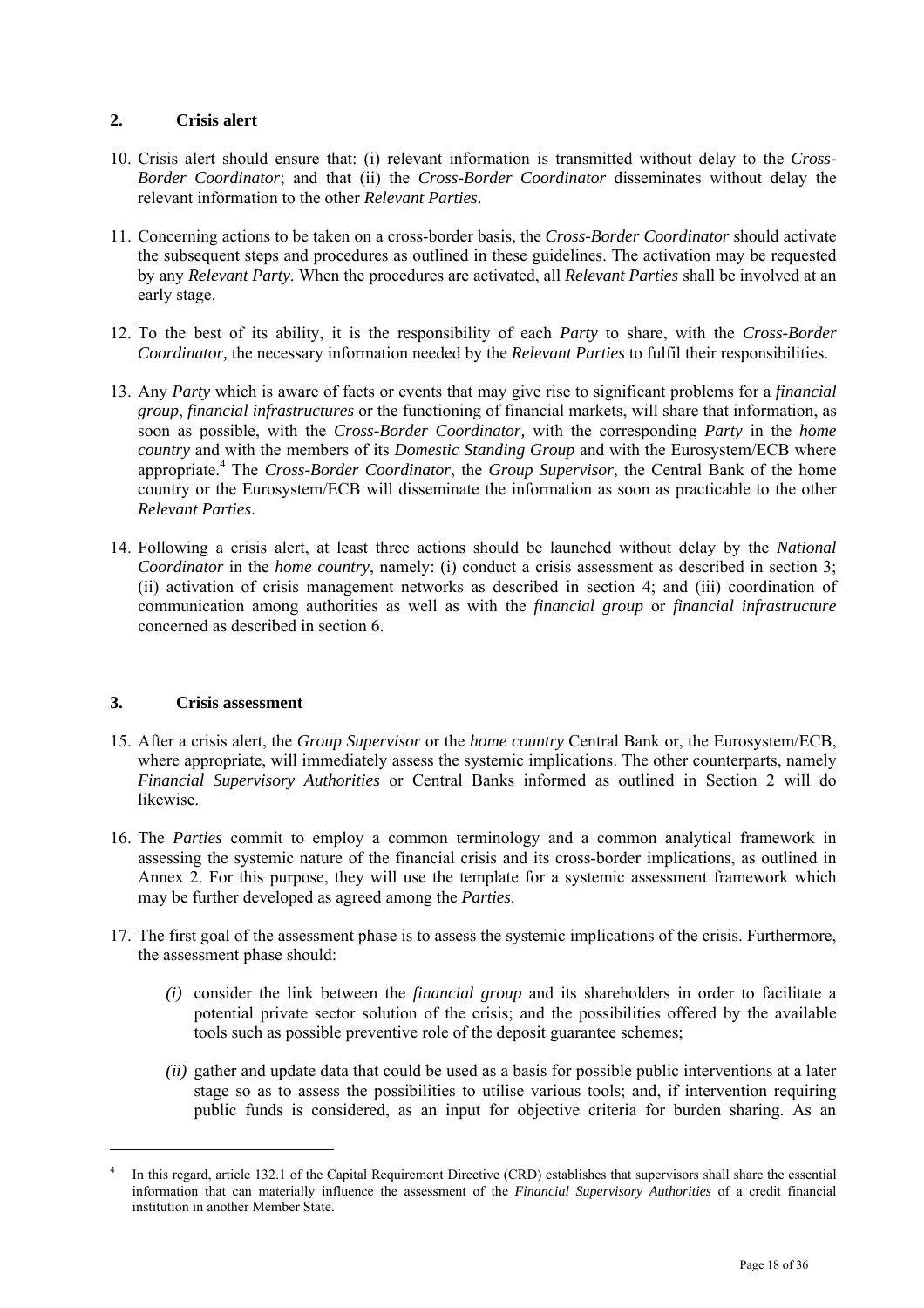example, for each country affected by the crisis, the following indicators could be used in a crisis situation and made available at the latest during the assessment phase:

- − the share of deposits of the relevant bank and of other directly affected institutions in each country;
- − the share of assets (in terms of accounting values/market values/risk-weighted values) of the relevant bank and of other directly affected institutions;
- − the share of revenue flows of the relevant bank and of other directly affected institutions banks; and
- the share of payment system flows of the relevant bank and of other directly affected institutions.

The nature of the crisis will eventually determine the specific indicators needed.

- 18. The Members of *the Domestic Standing Group* are responsible for reaching, at the national level, a common view on the systemic assessments conducted by the Financial Supervisory Authority and the Central Bank. The initial assessments should reach without delay the members of the *Domestic*  Standing Group<sup>5</sup> and shared assessment should be made available to all *Relevant Parties*. Further assessments will be made as required. These assessments are used to identify the severity of the crisis, the need for policy actions and the need to involve other *Relevant Parties* or *Bodies*.
- 19. Based on the results of the assessments made by the *Relevant Parties* regarding the systemic implications of the crisis, the *Cross-Border Coordinator* is responsible for working towards a common understanding about the severity of the crisis on a cross-border basis and keep the *Relevant Parties* informed of the crisis situation; and propose which level of involvement is required by the *Relevant Parties* in the decision making process in the particular circumstances. In parallel, it is the responsibility of each *host country* to assess the significance of problems in their domestic markets. If necessary according to the impact assessment, the involvement of other *Relevant Bodies* from 3rd countries will be initiated by the *Cross-Border Coordinator.*

#### **4. Establishing a crisis management network**

20. The management of a cross-border crisis requires close cooperation between the *Relevant Parties*, and well structured coordination based on procedures and processes agreed upon in normal times, taking into account the responsibilities of *the Parties* as set out in the MoU.

#### **Domestic Standing Group**

l

21. The *Domestic Standing Groups (DSGs)* shall operate according to their national mandates and contribute to the efficient cooperation among *Parties* at a national level as well as to the functioning of the cross-border cooperation. In a crisis situation affecting the stability of the domestic financial system, the DSG facilitates the management and resolution of the emerging crisis situation at a national level. The *Parties* of the DSG shall designate a *National Coordinator* which is responsible for facilitating the coordination of actions at a national level and the exchange of information at a cross-border level. The *National Coordinator* may be any of the *Relevant Parties* in line with their legal competencies and depending on the specific features of the crisis. The *National Coordinator(s)* will communicate the national assessment(s) to the *Cross-Border Coordinator*.

<sup>5</sup> Where a financial conglomerate is involved, the coordinator of the specific conglomerate will need to be involved (see FCD art. 11a 2002/87/EC)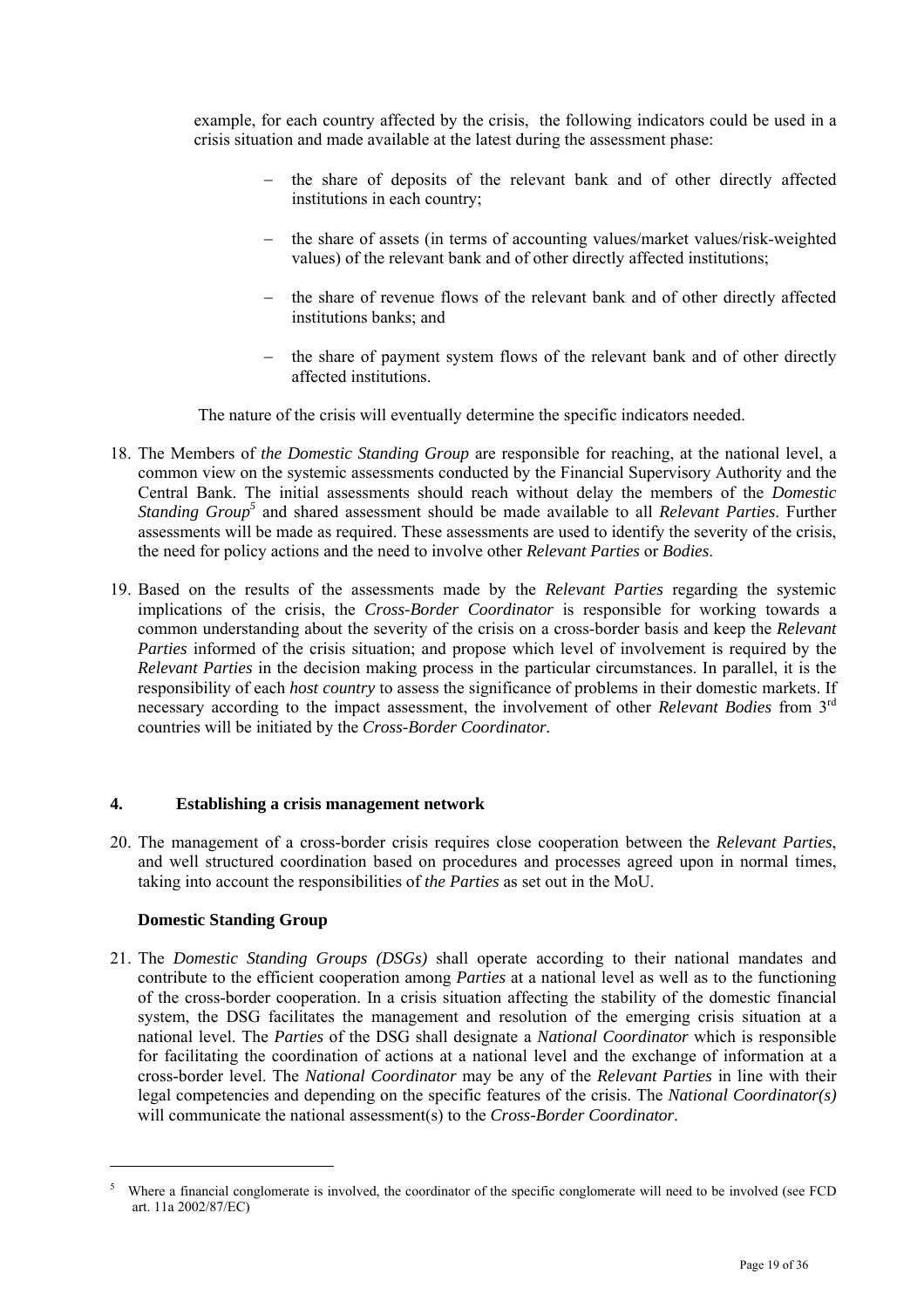#### **Cross-Border Stability Group**

- 22. The *Cross-Border Stability Group* (CBSG) is a voluntary structure typically composed of the relevant *Financial Supervisory Authorities*, the relevant Central Banks and the relevant Finance Ministries from the countries that share financial stability concerns. The CBSG may be developed between *Relevant Parties* in different countries with a focus on one or several *financial groups*.
- 23. The functioning and composition of the CBSG should be flexible and correspond to particular needs. CBSGs should engage in regular cooperation to enhance crisis preparedness in normal times and convene both in 'restricted composition(s)' (i.e. small groups involving *Relevant Parties* according to needs and competences) and in 'full composition' (all *Relevant Parties* represented). In a crisis situation CBSG should contribute, depending on the specific crisis, to the resolution and management of a crisis. Meetings should take place regularly but their sequence depends on particular needs, for example in the context of crisis simulation exercises and stress testing in normal times.
- 24. While the CBSG could form an integral part of cooperation and coordination of actions in crisis situation, it can also enhance preparedness to deal with crisis in normal times taking into account the work undertaken in other fora (e.g. *Domestic Standing Groups*, *Colleges of Supervisors* and networks of Central Banks). In a crisis situation, the CBSG can support the planning of effective policies for the management of cross-border financial crisis. The CBSG will coordinate the sharing of assessments of the crisis situation provided by the countries involved.
- 25. If a *Cross-Border Stability Group* is not in place, the *National Coordinator* designated by the home country *Domestic Standing Group* in line with the paragraph 3.1 and 4.4 of the Memorandum will assume the role of *Cross-Border Coordinator* and shall establish the relevant contacts in order to manage the situation. Delegation of tasks of *Cross-Border Coordinator* to a *Party* other than home country in the case of a *financial group* is possible. In case where a potential crisis situation may affect a cross-border *financial group*, the *Cross-Border Coordinator* will alert the *Relevant Parties* without delay and activate contacts to the relevant *National Coordinators* or to the members of the *Cross-Border Stability Group,* where established.

#### **5. Crisis management**

- 26. All *Relevant Parties* should assess the use of possible remedial measures and take part in the implementation of the agreed actions. Depending on the crisis situation, the *Cross-Border Coordinator* can be changed between the *Parties* of the *home country*, yet continued close coordination between the *Parties* will be required.
- 27. In the design of actions, the first priority is given to private sector solutions. The *Cross-Border Coordinator* is responsible for establishing contacts with the private sector and the coordination of subsequent policy actions that follow the initial assessment, unless otherwise agreed.
- 28. All *Relevant Parties* shall cooperate actively and closely in order to identify possible solutions to manage and resolve the crisis, either private or public, or a mix of them, and they shall assess the cost of various options to the extent possible.

#### **Supervisory functions**

29. In a crisis, the *Group Supervisor* will plan and coordinate the supervisory activities and will, in close cooperation with the *home country* Central Bank*,* coordinate the management of the situation, with a view towards: (i) specifying the assessment of the situation based on more detailed information provided by the *Relevant Parties*; (ii) reaching a common understanding of the crisis situation among relevant *Financial Supervisory Authorities*; and (iii) identifying possible remedial measures. Each *Financial Supervisory Authority* and Central Bank is responsible for assessing the systemic nature of the crisis.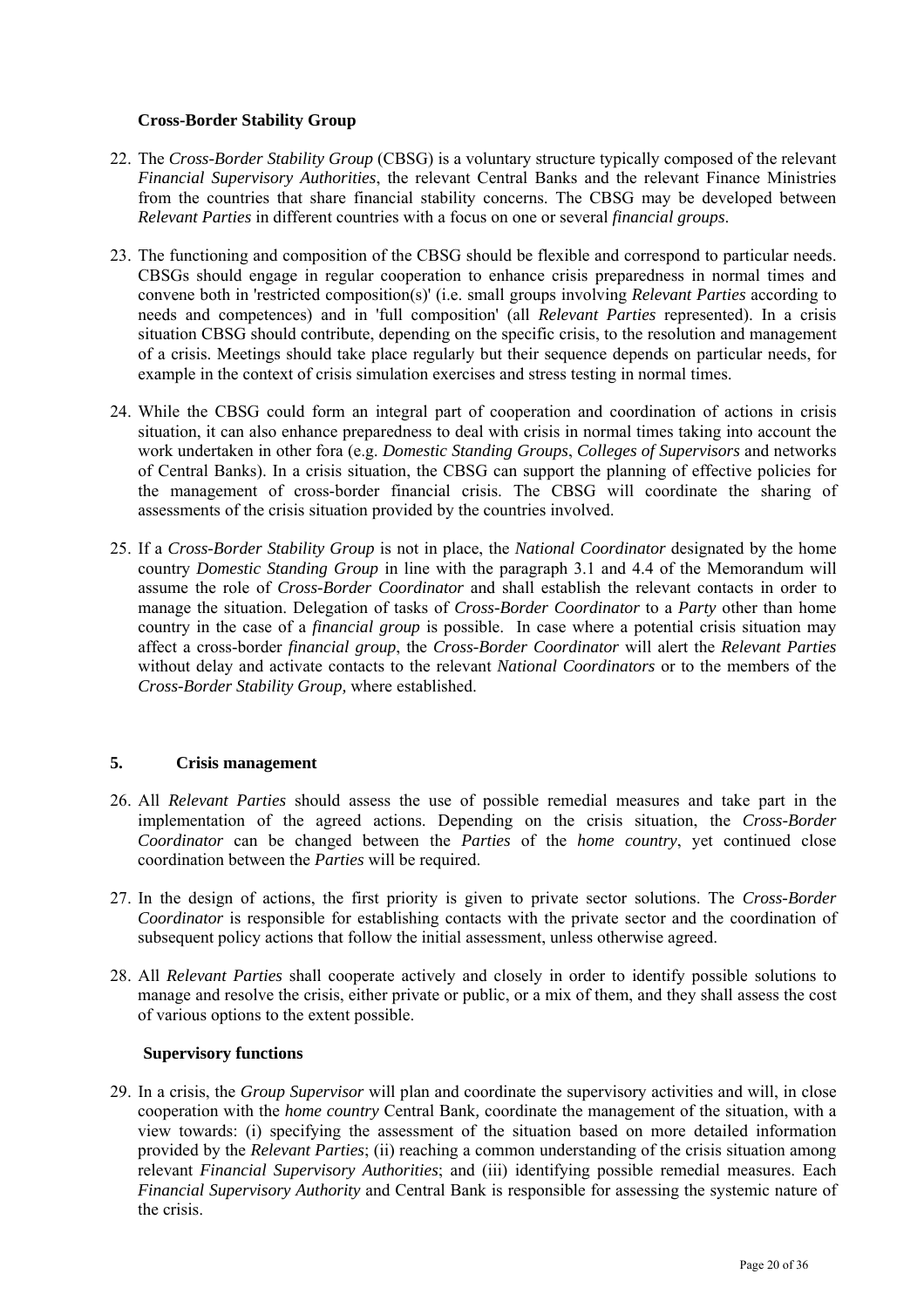#### **Central banking functions**

- 30. If there is a liquidity crisis, the *home country* Central Bank, in close cooperation with the *Group Supervisor* and the other relevant *Financial Supervisory Authorities* and other Central Banks concerned, will manage the situation, including a possible Emergency Liquidity Assistance (ELA) intervention. The Eurosystem/ECB will be involved in accordance to its responsibilities. The assessment of the financial condition of the *financial group* will rely to a large extent on the supervisory assessments prepared on the basis of the pertinent supervisory arrangements for such a group, possibly under the coordination of the *Group Supervisor*. The Central Banks involved are expected to inform Finance Ministries at the national level in line with the existing national legal framework in the case of provision of Emergency Liquidity Assistance.
- 31. Without prejudice to the competences of financial markets supervisors, regardless of the domicile of the different parts of the distressed *financial group*, if a crisis materialises through an event relating to the liquidity conditions of the markets or to the functioning of payment or securities settlement systems, or resulting in a disruption to a particular financial market, the *home country* Central Bank and the *host country* Central Banks overseeing those markets and systems, and the Eurosystem/ECB where appropriate, will be responsible for managing the situation and will coordinate action among Central Banks in close cooperation with *Financial Supervisory Authorities* in line with the existing cooperation agreements in this field.

#### **Public sector functions**

- 32. In the light of the possible need to use public funds to resolve a crisis, Finance Ministries will be closely involved, at an early stage, in the process of crisis management and resolution. The Finance Ministries should consider the public sector actions<sup>6</sup> available for managing and resolving a crisis, assess the possible fiscal burden to be shared and launch the necessary procedure to initiate decisions taking into account that timely decision must be taken at a high political level to resolve the crisis.
- 33. If public resources are likely to be needed to resolve the crisis, the Finance Ministry of the *home country* will coordinate the process of deciding on whether, to what extent and how public funds will be used, with the relevant Finance Ministries in other countries; and involve relevant *Financial Supervisory Authorities* and Central Banks.
- 34. In this context, agreement should be reached on the sharing of the direct budgetary net costs among the affected countries on the basis of equitable and balanced criteria<sup>7</sup>. If needed, the Finance Ministry of the *home country* will make a proposal for the sharing of financial burden among the affected Member States. These criteria will be guided by the principles defined in section 2 of the MoU and take into account the economic impact of the crisis in the countries affected and the framework of *home and host countries*' supervisory powers. They will also take into account the indicators set up during the assessment phase, while recognising the specificities of crisis situations. To this end, Finance Ministries of the home and host countries should reach a common understanding on ex-post burden and how it will be shared. If public resources will be needed, state aid rules pursuant to the EU Treaty shall be respected. The Finance Ministries will, as early as possible, establish contacts with the DG Competition of the European Commission on a confidential basis and at a high level to ensure a smooth and timely decision-making process.

### **Monitoring**

 $\overline{a}$ 

35. As part of the crisis management functions, *National Coordinators* in each country involved should endeavour that appropriate procedures are in place to ensure the necessary monitoring, governance

<sup>6</sup> Options have been discussed in the EFC Report (ECFIN/CEFCPE(2007)REP/53990).

<sup>7</sup> Final costs and sharing of burden can be defined at a much later stage only. At this stage, broad picture on possible cost is needed to ensure decision making.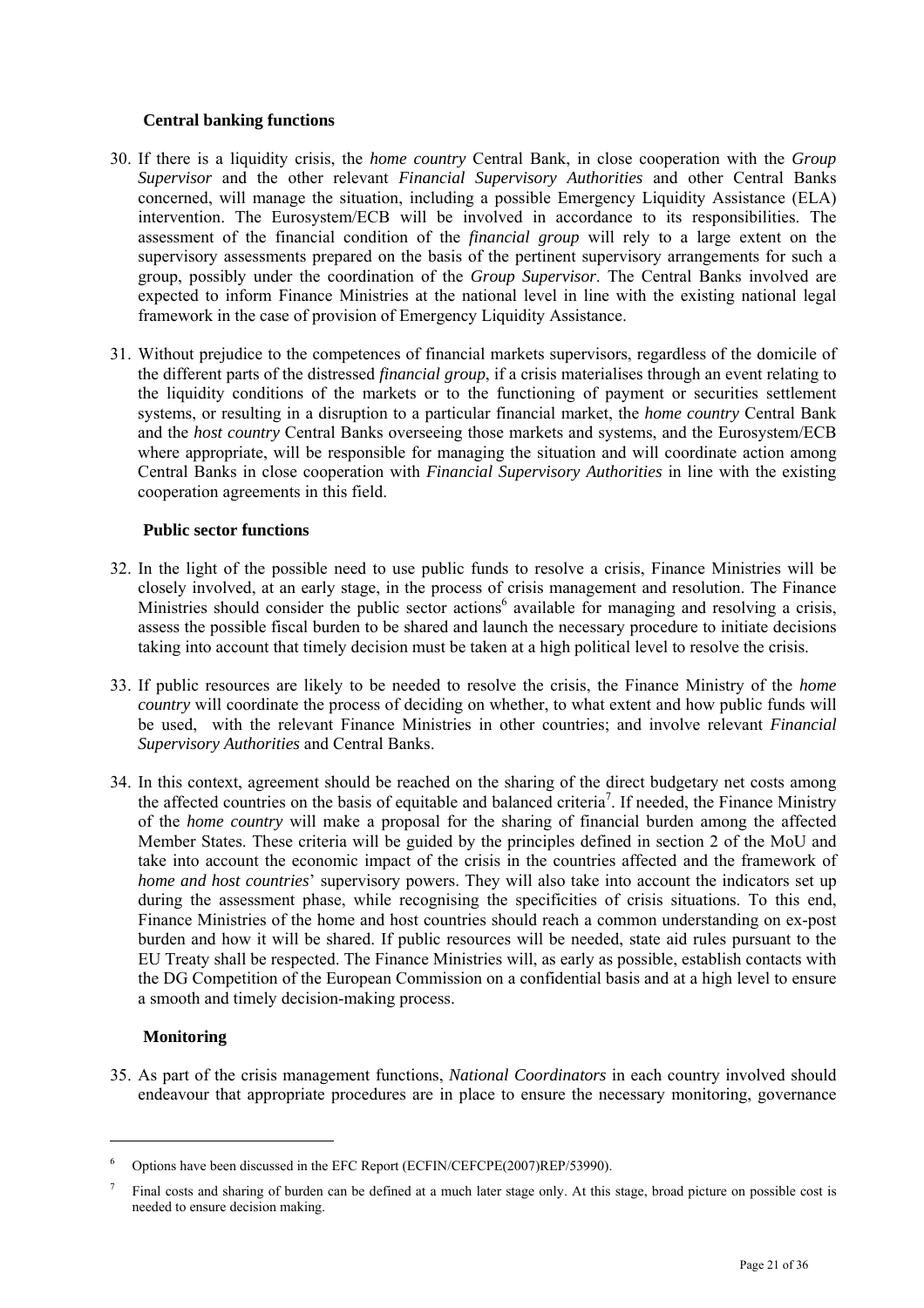and follow-up of the actions and the continuity of crisis management functions in various stages of a crisis.

#### **Involvement of other bodies or authorities**

36. The *Cross-Border Coordinator* should endeavour at an early stage to involve other *Relevant Bodies* that are likely to be involved in the management of the cross-border crisis, including especially the deposit guarantee schemes in some countries.

#### **6. External communication**

- 37. Communication towards the public will, to the maximum extent possible, be handled in a coordinated fashion at all stages of the crisis (alert, assessment, management), taking into account the possibility of exercising discretion regarding the information that should (or should not) be disclosed in order to maintain market confidence in specific cases referred to in paragraph 6 of the Guidelines.
- 38. The *Relevant Parties* should prepare joint public statements even in the case where only one *Party* has to make such a statement, if the interests of the other *Parties* may be at stake. The *Relevant Parties* will share "terms of references" (that are not released to the public) so as to facilitate the consistency of communication.
- 39. As a general rule, the *Cross-Border Coordinator* is in charge of coordinating the public communication process at each stage of the crisis. It should ensure that the communication (or non communication) of the *Relevant Parties* is consistent with the communication of the *financial group* or the *financial infrastructure* to the public.
- 40. It is essential to identify at an early stage, the legal obligations or constraints of the *financial group* or the *financial infrastructure* to communicate to the public. In particular, the *financial group* or the *financial infrastructure* may become under pressure to disclose information or, if its shares are listed in a stock exchange, face legal requirements for disclosure.
- 41. In the case when one *Party* is obliged to make a separate public statement, it should (1) coordinate as much as possible ex ante with all the other *Relevant Parties*, which must be in a position to respond promptly; (2) ensure, to the maximum extent possible and practicable, that all *Relevant Parties* are informed about the statement before its release; and (3) ensure that no use of information delivered by one *Party* to another will be made without the consent of this authority.

**ATTACHMENT TO THE COMMON PRACTICAL GUIDELINES:** EXAMPLE OF A VOLUNTARY SPECIFIC COOPERATION AGREEMENT.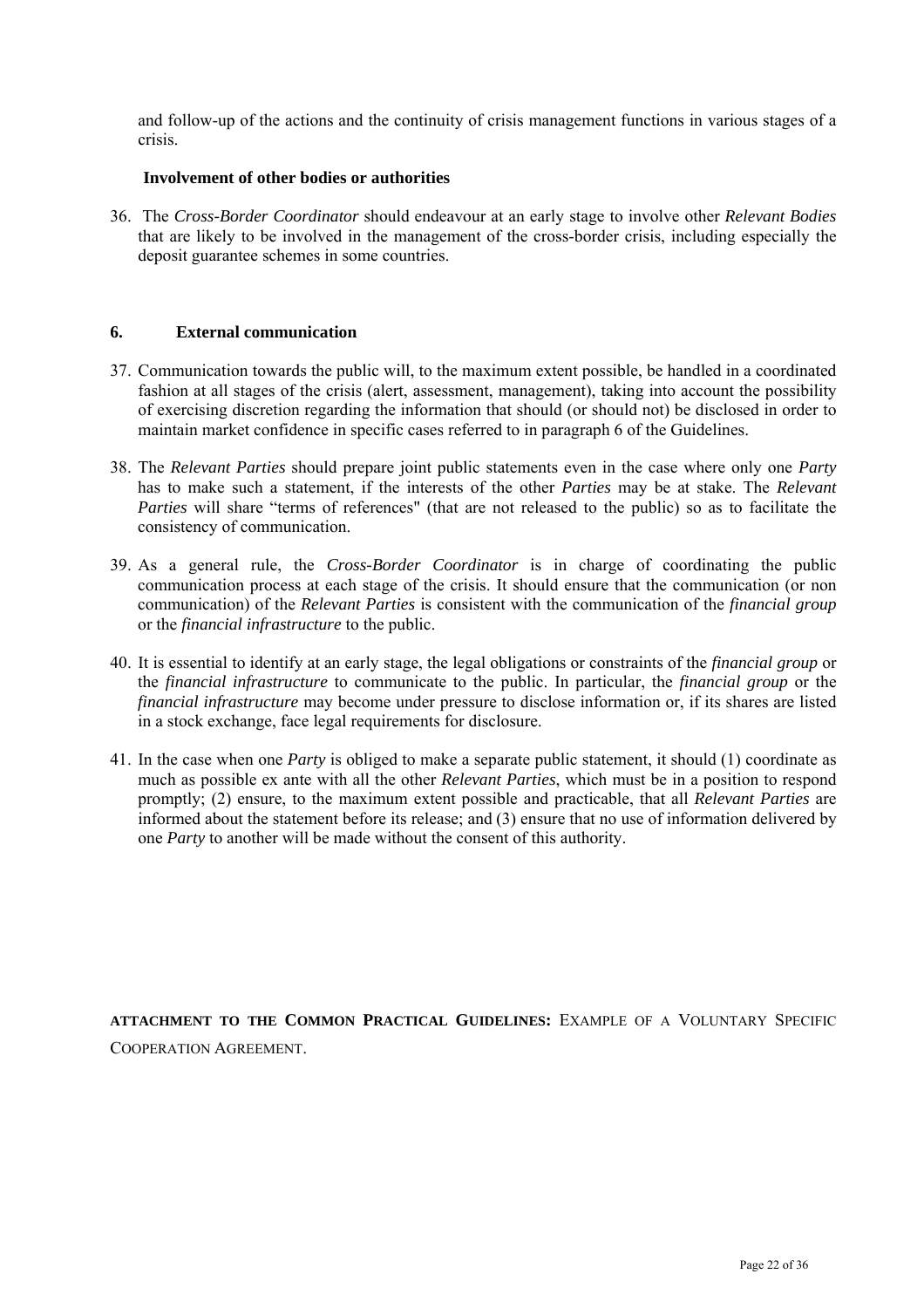### ATTACHMENT**: EXAMPLE OF A VOLUNTARY SPECIFIC COOPERATION AGREEMENT**

# **Voluntary Specific Cooperation Agreement (VSCA) on crisis management and resolution between**

# **the Finance Ministries, Central Banks and Financial Supervisory Authorities of Countries A, B and C**

## <span id="page-23-0"></span>**INTRODUCTION**

- 1. This agreement is based on the following considerations:
	- a. The Finance Ministries, Central Banks and *Financial Supervisory Authorities* of Country A, Country B and Country C (the *Parties*) recognise that there (is) are (a) common *financial group*(s) with significant activities in all their countries. The *Parties* further recognise that they therefore have common financial stability concerns stemming from potential systemic interlinkages between their respective Member States, justifying enhanced cooperation in crisis management and resolution. This agreement covers the *financial group*(s) specified in Annex A.
	- b. This agreement is specifically designed to facilitate the management and resolution of crossborder systemic crises, potentially affecting the stability of the financial sectors in their respective countries. The ultimate objective of such cooperation is safeguarding the smooth functioning of the financial system and minimizing overall costs of a crisis.
	- c. This agreement is in accordance with the responsibilities specified in the EU-wide MoU  $\rm{^{8}}$ . Furthermore, the present agreement does not change the content of the EU-wide MoU but builds on it and expands it where special circumstances so require.

# **DEFINITIONS**

l

- 2. For the purpose of this agreement, the following definitions are used:
	- a. *Parties:* the Signatories to the present agreement i.e. *Financial Supervisory Authorities*, Central Banks, Finance Ministries and other Ministries of Countries A, B and C, according to national competencies;
	- b. *Relevant Parties:* a cross-country sub-set of the above signatories whose policy-making functions may be significantly affected by a specific *financial crisis*;
	- c. *Relevant financial froup*: a *financial group* included in Annex A;
	- d. *Financial group:* a bank, banking group, insurance undertaking or insurance group, financial conglomerate and investment firm, which is important in several Member States due to significant subsidiaries or branches in host countries;

<sup>8</sup> Memorandum of Understanding on Cooperation between the *Financial Supervisory Authorities*, Central Banks and Finance Ministries of the European Union on Cross-Border Financial Stability agreed in April 2008.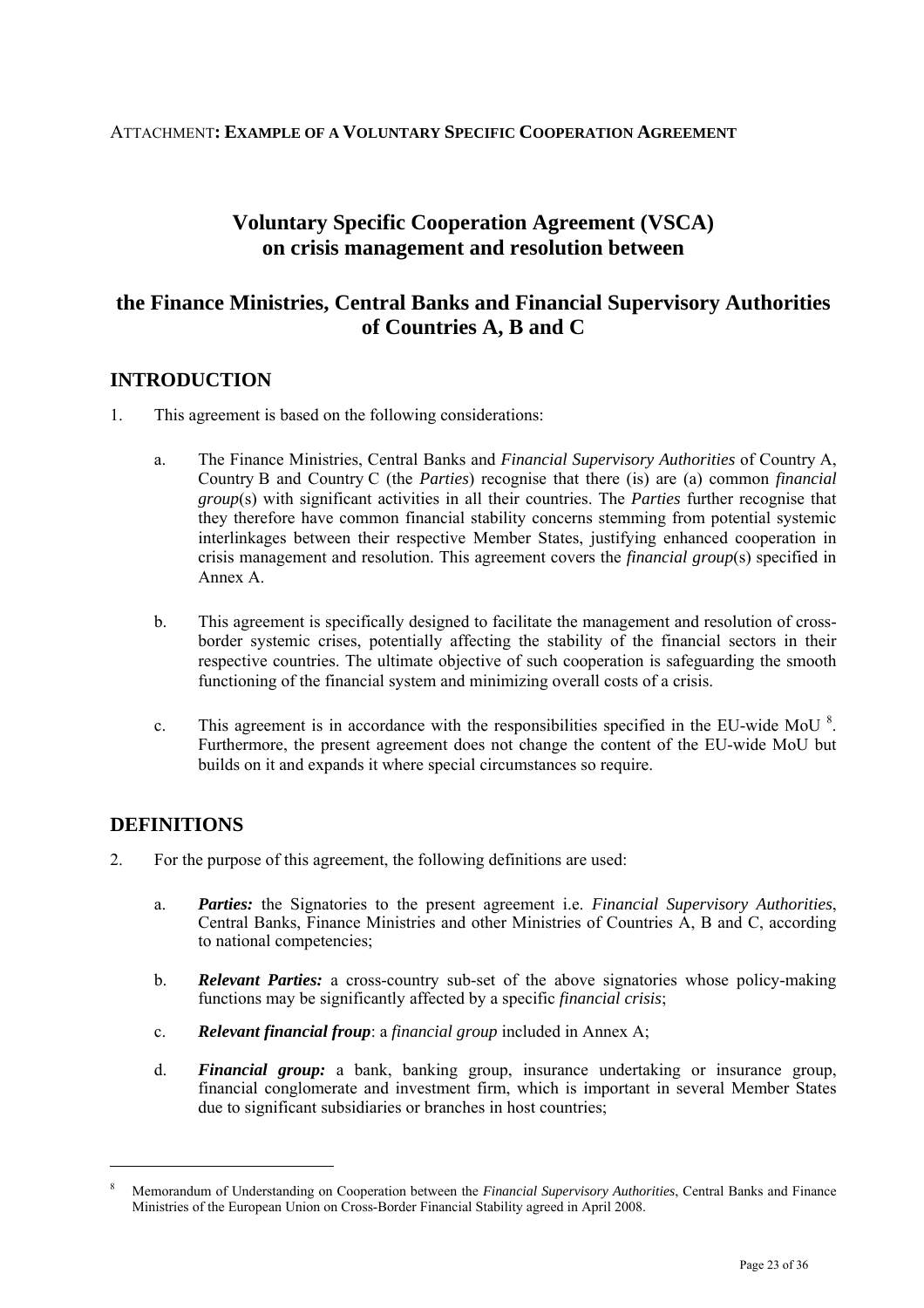- e. *Home country:* the country responsible for the supervision on a consolidated basis;
- f. *Host country***:** for the purpose of this agreement, the country where the relevant *financial group* has subsidiaries or branches;
- g. *Domestic Standing Group* **(DSG):** a group which consists of the competent *Financial Supervisory Authorities*, Central Banks, Finance Ministries at the national level, with the objective to enhance preparedness in normal times and facilitate the management and resolution of a *financial crisis*. Such a group should be extendable to other relevant bodies if necessary;
- h. *College of Supervisors:* a permanent, although flexible, structures for the cooperation and coordination among supervisors responsible for and involved in the supervision over the different components of cross-border *financial group*s;
- i. *Cross-Border Stability Group* **(CBSG)** consists of representatives from the *Parties*, with the objective to enhance preparedness for and facilitate the management and resolution of a cross-border *financial crisis*;
- j. *Cross-Border Coordinator*: The *Party* from the *home country* which is responsible for the overall coordination of actions in a particular cross-border context, and which may vary according to the nature and stage of the *financial crisis;*
- k. *Financial crisis:* a situation starting from the emergence of a disturbance, regardless of its origin, affecting the stability of the financial system in one or more Member States with a potential cross-border systemic impact in other Member States or the EU as a whole and involving at least one *financial group*, infrastructure or market which (i) has substantial cross-border activities; (ii) is facing severe problems which are expected to trigger systemic effects in at least one Member State; and (iii) is assessed to be at risk of becoming insolvent.

### **OBJECTIVE AND NATURE OF THE AGREEMENT**

- 3. The *Parties* have signed this agreement in recognition of the fact that a *financial crisis* involving (one of) the *financial group*(s), included in Annex A, could pose a threat to the stability of the financial system in several of their countries.
- 4. The objective of this agreement is to ensure that the *Parties* are prepared to deal with crisis situations by agreeing in advance on procedures for cooperation and information sharing as well as for the *crisis* management and resolution of cross-border crises.
- 5. While recognising that the responsibility for the management and resolution of crises remains with the individual authorities, the *Parties* will, as far as possible, voluntarily coordinate their decisions and actions and take account of each others' needs and problems.
- 6. This agreement is not legally binding. Therefore its provisions may not give rise to any legal claim on behalf of any *Party* or third parties in the course of their practical implementation.
- 7. The provisions of the agreement do not prejudge or assume that any particular decisions or remedies should be taken.
- 8. Cooperation among the *Parties* will take place in accordance with, and without prejudice to, their responsibilities under national and Community legislation. This agreement does not override the respective institutional responsibilities of the different *Parties* or restrict their capacity for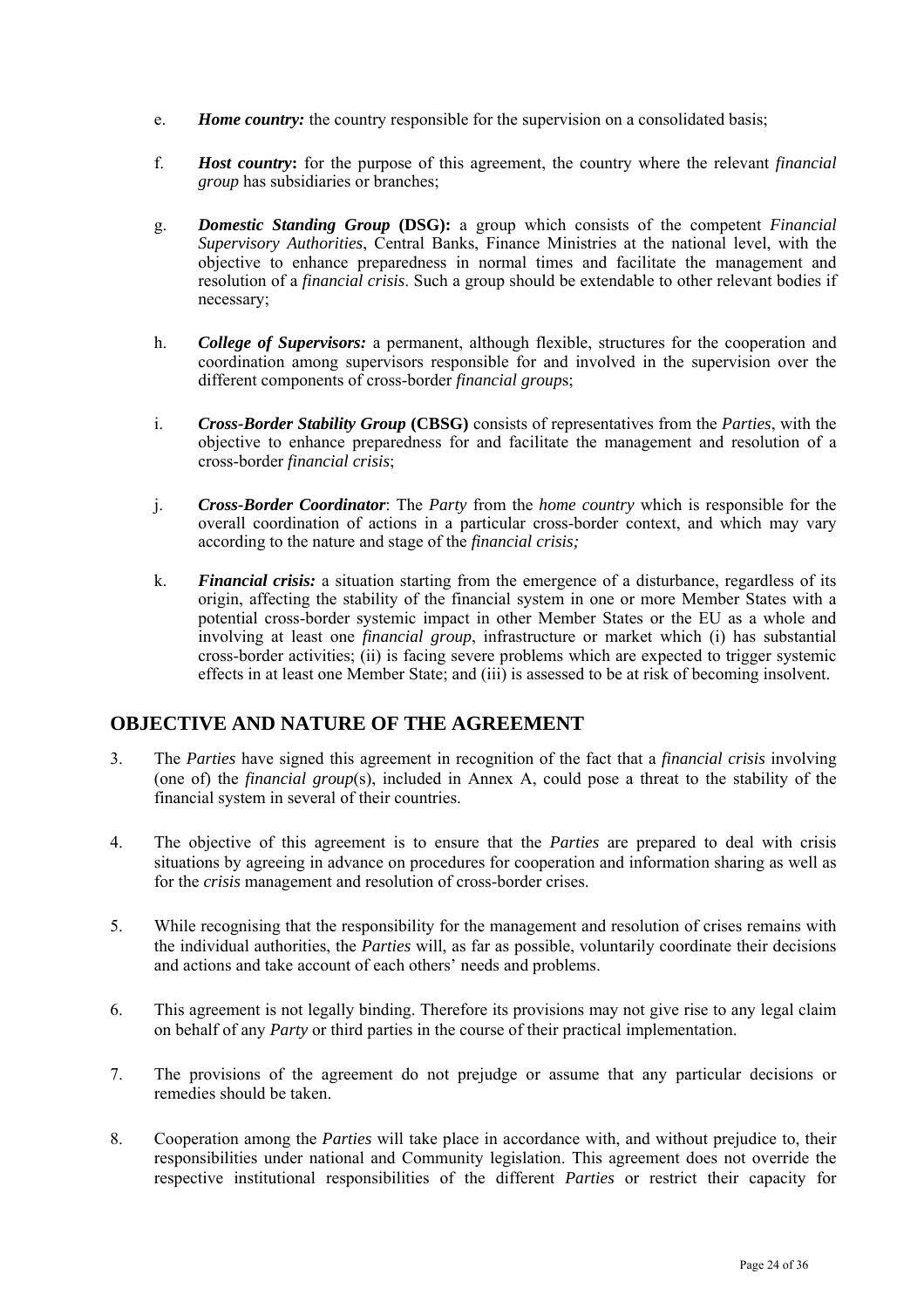independent and timely decision-making in their respective fields of competence, notably with regard to the conduct of day-to-day central banking and supervisory tasks.

- 9. The *Parties* recognise the different responsibilities of *Financial Supervisory Authorities*, Central Banks and Finance Ministries and their roles at different stages of a *crisis*. Depending on the nature and severity of the *crisis*, cooperation may therefore require the intervention of different Authorities.
- 10. The *Parties* recognise that certain crises may require international cooperation with authorities whose jurisdiction lies outside the countries involved. When needed, such cooperation will be agreed on a case by case basis.

### **GENERAL PROVISIONS**

- 11. The *Parties* agree that the Common principles for cross-border crisis management as endorsed by the October 2007 Ecofin Council and included in the EU-wide MoU of July 2008 should guide their actions in any crisis management and resolution.
- 12. The *Parties* agree to cooperate closely, including through exchange of relevant information, with the aim of reaching an efficient and coordinated management and resolution of a *crisis.*
- 13. The *Parties* agree that if any public resources are involved in solving the *crisis*, direct budgetary net costs should be shared among affected Member States on the basis of equitable and balanced criteria, which take into account the economic impact of the *crisis* in the countries affected and the framework of home and host countries' supervisory powers.
- 14. The *Parties* agree that, if any public costs are shared as a consequence of a *crisis*, such costs will be shared when incurred. Any benefits accruing from subsequent asset sales or similar resolution actions will also be shared accordingly.

### **CROSS-BORDER COOPERATION MECHANISMS**

- 15. The *Parties* will prepare cooperative mechanisms to handle and resolve *crisis* situations efficiently.
- 16. In order to enhance the cooperation procedures to deal with a cross-border and systemic crisis affecting (a) relevant *financial group*(s), the *Parties* will form a **Cross-Border Stability Group (CBSG)**, composed of one representative of sufficient seniority from each of the *Parties*. The functions and tasks of the CBSG complement those of other cooperative structures.
- 17. The CBSG may convene in 'restricted composition' (i.e. small groups involving relevant authorities according to needs and competences) or in 'full composition' (all interested *Parties* represented).
- 18. The CBSG will be chaired by the relevant home country authority, taking into account its legal competencies and the specificities of the crisis situation, also called *Cross-Border Coordinator* and designated in accordance with the stipulations of the July 2008 MoU. The *Cross-Border Coordinator* will organise the work as well as the meetings of the CBSG.
- 19. In normal times, the group will meet regularly, at least yearly. Restricted multilateral or bilateral meetings may be convened by the *Cross-Border Coordinator* when the situation so requires. Any of the *Parties* may ask for ad hoc meetings to be arranged by providing supporting evidence for that. Summary results of all meetings will be circulated to all *Parties*.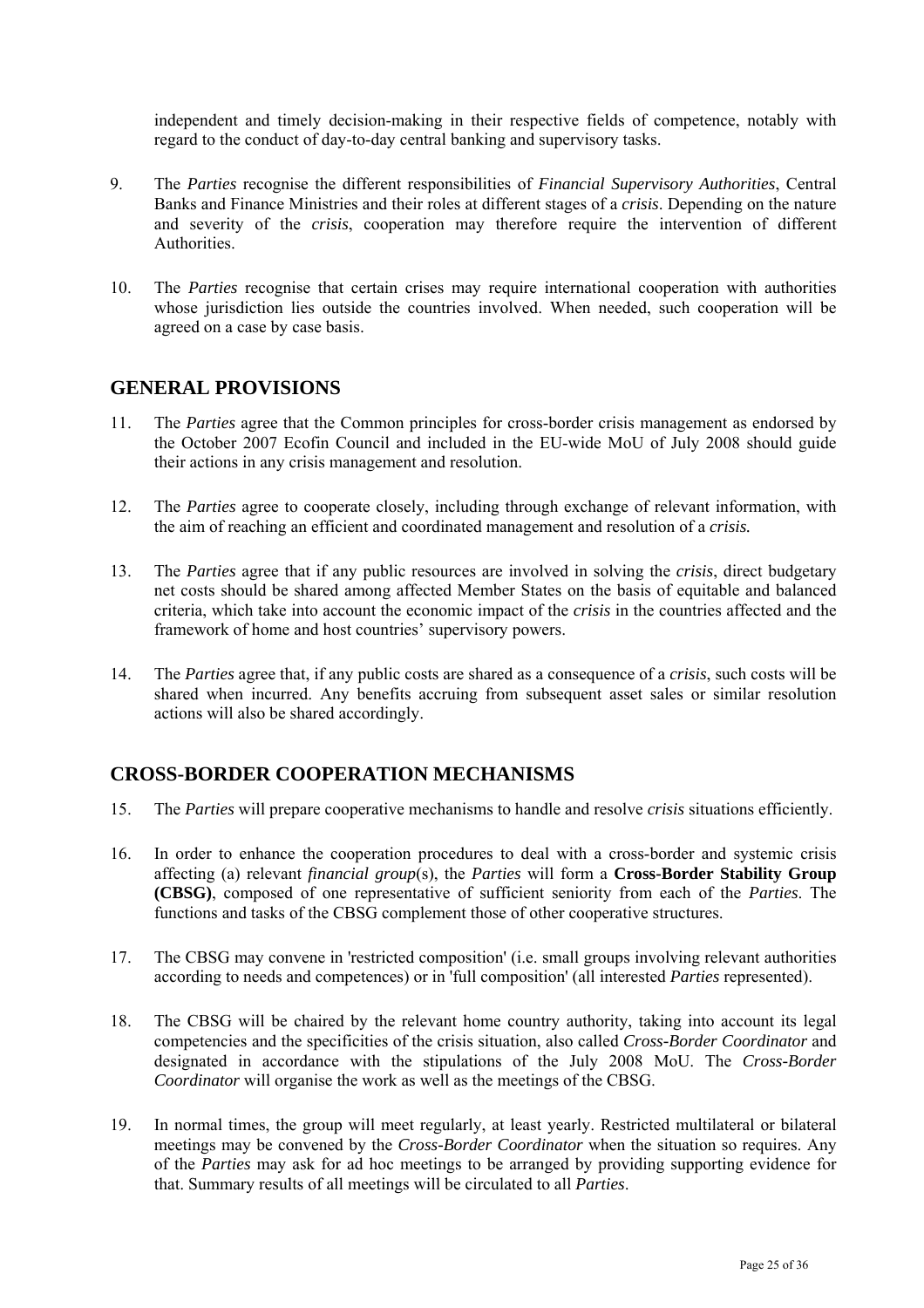- 20. In a *crisis* situation the functioning and composition of the CBSG should be flexible depending on the specific features and stages of the *crisis*. The CBSG should contribute to the management of a *crisis*, when deemed necessary according to specific circumstances, taking into account the roles of the other existing channels of cross-border cooperation among authorities (*Domestic Standing Groups*, *Colleges of Supervisors* and networks of Central Banks).
- 21. The main task of the CBSG is to implement and efficiently apply the provisions of this agreement, with the aim of fostering an efficient and sufficiently detailed **process** for cooperation in the *crisis* management and resolution. More specifically the CBSG shall:
	- a. maintain an updated list of its members,
	- b. maintain an up-to-date description of the relevant *financial group(s)* based on publicly available data; containing at least the information items of the **common database** as shown in Annex B paragraph [1](#page-23-0) to this agreement; and in order to enable a rapid coordinated assessment of the relevant *financial group's* financial position;
	- c. develop a **template** for useful crisis data according to the indicative list shown in Annex B paragraph [2 t](#page-31-0)o this agreement where the template does not necessarily contain any real data in normal times;
	- d. establish procedures to ensure that the relevant *financial group* can provide the information needed in a *crisis* in a timely manner;
	- e. ensure that *Financial Supervisory Authorities* and Central Banks will implement the **analytical framework for the assessment** of the systemic impact of the *crisis* of the relevant *financial group*, based on the analytical framework approved by the Ecofin Council of October 2007, where the assessment will include information on:
		- (1) the impact of the *crisis* on the relevant *financial group*;
		- (2) the potential systemic implications for the domestic financial system;
		- (3) the systemic impact on other Member States' financial systems as well as on the EU 's financial markets as a whole;
		- (4) the specific channels of contagion of the *crisis* to institutions, markets and market infrastructures;
		- (5) the consideration of other relevant economic implications of the *crisis* situation;
		- (6) any constraints to the implementation of policy measures;
	- f. prepare for an efficient management of any potential *crisis* and aim at a joint understanding on how to resolve such a *crisis*;
	- g. prepare for an efficient coordination of any action, if taken in a *crisis*;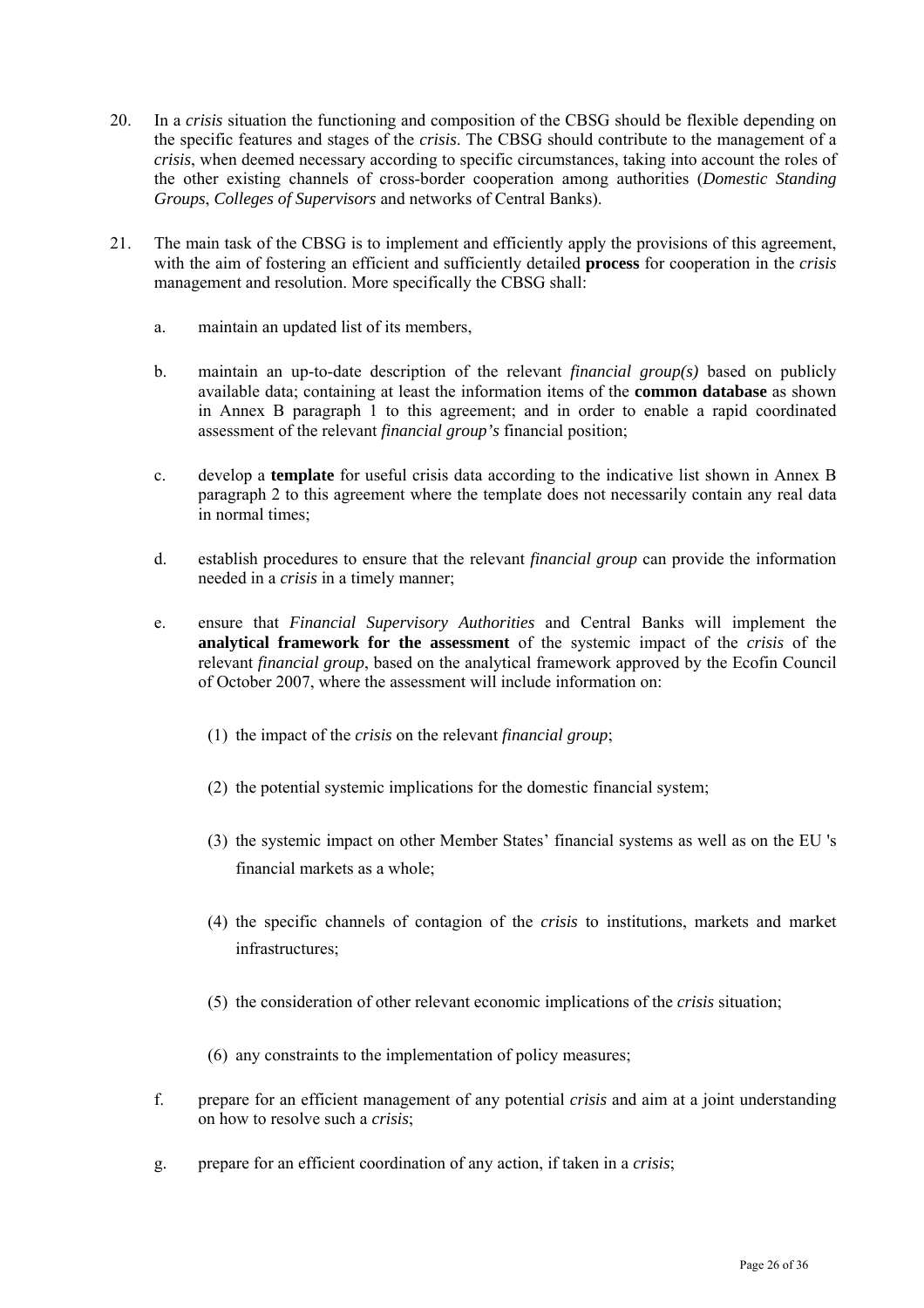- h. aim at agreeing on common principles to determine which costs are to be shared if public support is needed to solve a crisis, and on how to share these costs as well as making adequate preparations to support discussions on cost sharing in a *crisis* and indicating specific criteria which may be used as a tentative benchmark for this discussion;
- i. investigate and, as far as possible, help remove any national or other constraints there may be to efficient cross-border *crisis* management solutions;
- j. establish and test procedures for coordinating any public communications;
- k. suggest and assist in regularly conducted joint *crisis* simulations exercises, to support the provisions in this agreement; and
- l. document its work and suggestions in a sufficient manner.

### **COOPERATION IN FINANCIAL CRISIS SITUATIONS**

- 22. The *Party* that first identifies a potential *financial crisis* shall:
	- a. activate the DSG, with the purpose inter alia, to reach a joint assessment of the impact of the *crisis* on the domestic financial system; and
	- b. request a meeting of the CBSG or a subset thereof including the *Parties* relevant to the situation.
- 23. Once requested by one of the members of the CBSG, the *Cross-Border Coordinator* shall organise a meeting of the CBSG, or a subset thereof, to be held as soon as possible.
- 24. In the event of a *crisis* or emerging *crisis*, the *Parties* will, as far as practical,
	- a. use the assessment framework outlined in the BSC TFCM-report from September 2007 with the aim of producing a joint assessment;
	- b. aim at a coordinated response to the *crisis*; and
	- c. inform and consult each other before taking any significant policy action.
- 25. In a *crisis* or an emerging *crisis*, the CBSG, or a subset thereof, may have an advisory and supportive function to the extent deemed appropriate by the individual *Parties*. Specifically, the CBSG may:
	- a. be instrumental in the fulfilment of the tasks in paragraphs 20-21;
	- b. prepare the *crisis* resolution discussions between the *Parties*; and
	- c. assist in the implementation of the outcome of any *crisis* resolution discussions.
- 26. The responsibility for the management and resolution of any *crisis* as well as for any decisions taken, however, rests with the individual *Parties*.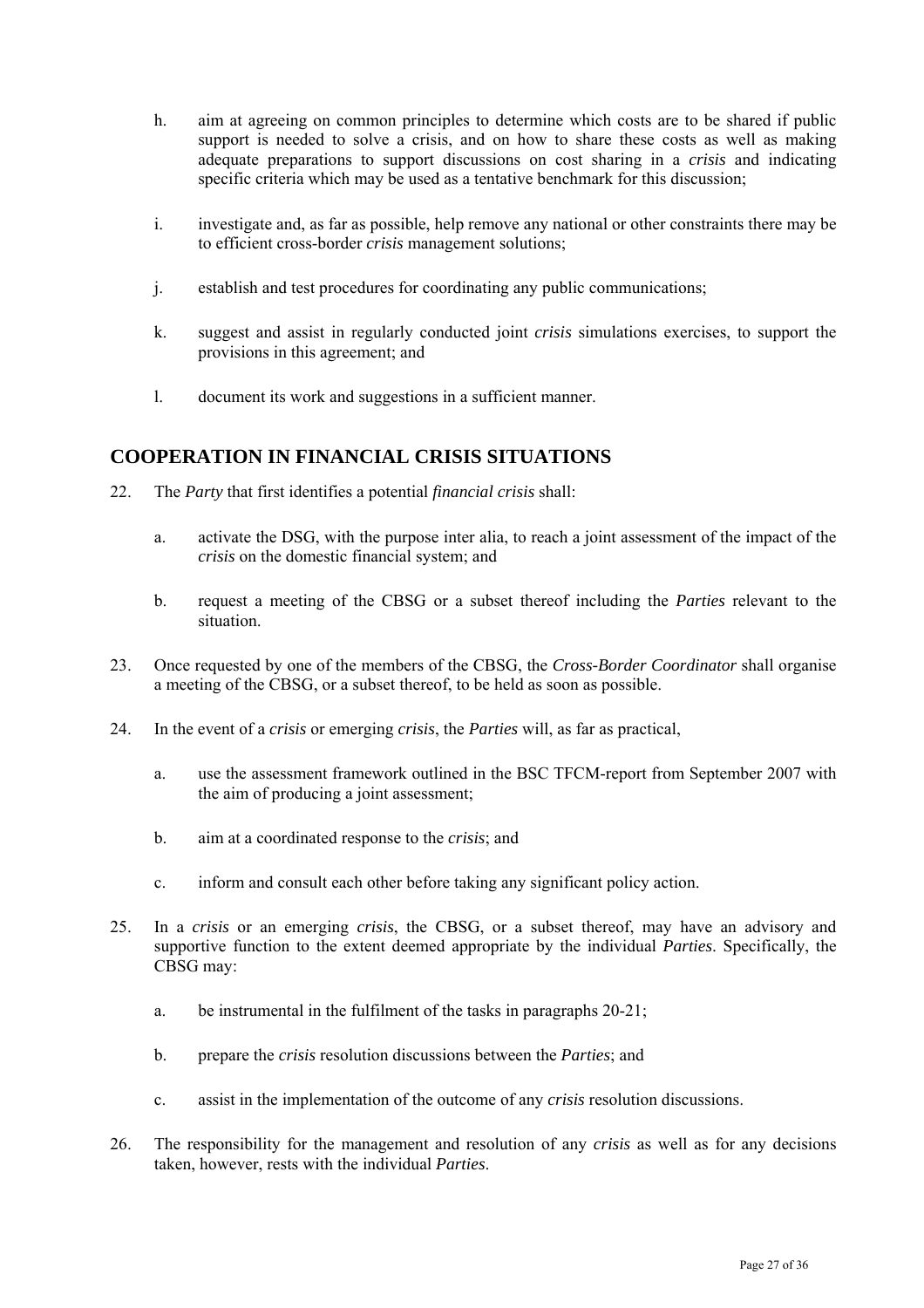# **OTHER POSSIBLE ELEMENTS**

 $\overline{a}$ 

The *Parties* agreeing on a voluntary specific cooperation agreement may also consider including:

- *I. A section on the workings of the Colleges of Supervisors<sup>9</sup> in the context of cross-border cooperation at supervisory level, by including the following paragraphs in the VSCA:*
- 1. The "*Colleges of Supervisors*" are permanent, although flexible, structures for the cooperation and coordination among the authorities responsible for and involved in the supervision over the different components of cross-border *financial group*s.
- 2. The *College of Supervisors* is chaired and coordinated by the *Group Supervisor*. According to the activities to be carried out, it convenes in a plenary format or in a restricted multilateral configuration. Bilateral relationships are also used as a form of continuous dialogue between *Financial Supervisory Authorities*.
- 3. While the colleges do not have decision making powers, they play a role in the coordination of supervisory activities and in enhancing supervisory cooperation. In the context of the colleges<sup>10</sup>, supervisors regularly exchange information; develop a common understanding of the risk profile of the relevant group/institution; determine priorities and establish supervisory plans, arrange any allocation of tasks and joint on-site examinations and co-ordinate major decisions.
- *II. The possibility to set-up a mediation panel for dealing with non-compliance with the provisions of the agreement, by including the following paragraphs in the VSCA:*
- 1. The *Parties* may agree to appoint a Mediation Panel, consisting of at least three independent and impartial experts. The task of the Mediation Panel is to evaluate whether any *Party* has refrained from complying with the provisions in the agreement.
- 2. *Parties* have the right to bring non-compliance issues before the Mediation Panel. If the Mediation Panel finds that one *Party* has not complied with the agreement's provisions, it shall give the *Party* reasonable time to comply. In the case of further non-compliance, the Mediation Panel will decide whether and how to inform other EU-*Parties* or the public.

<sup>9</sup> In case colleges of supervisors are prescribed by the CRD, the Parties should pay attention to the relationship between the college and the CBSB in order to avoid overlap.

<sup>10</sup> Ongoing cooperation among Banking Supervisors of the relevant financial group is performed pursuant to the Capital Requirements Directive (CRD), in particular art. 129, 131 and 132, and to the Multilateral Agreement on the Supervision of relevant *financial group* which defines the roles and tasks of Banking Supervisors represented in the College of Supervisors of the relevant financial group.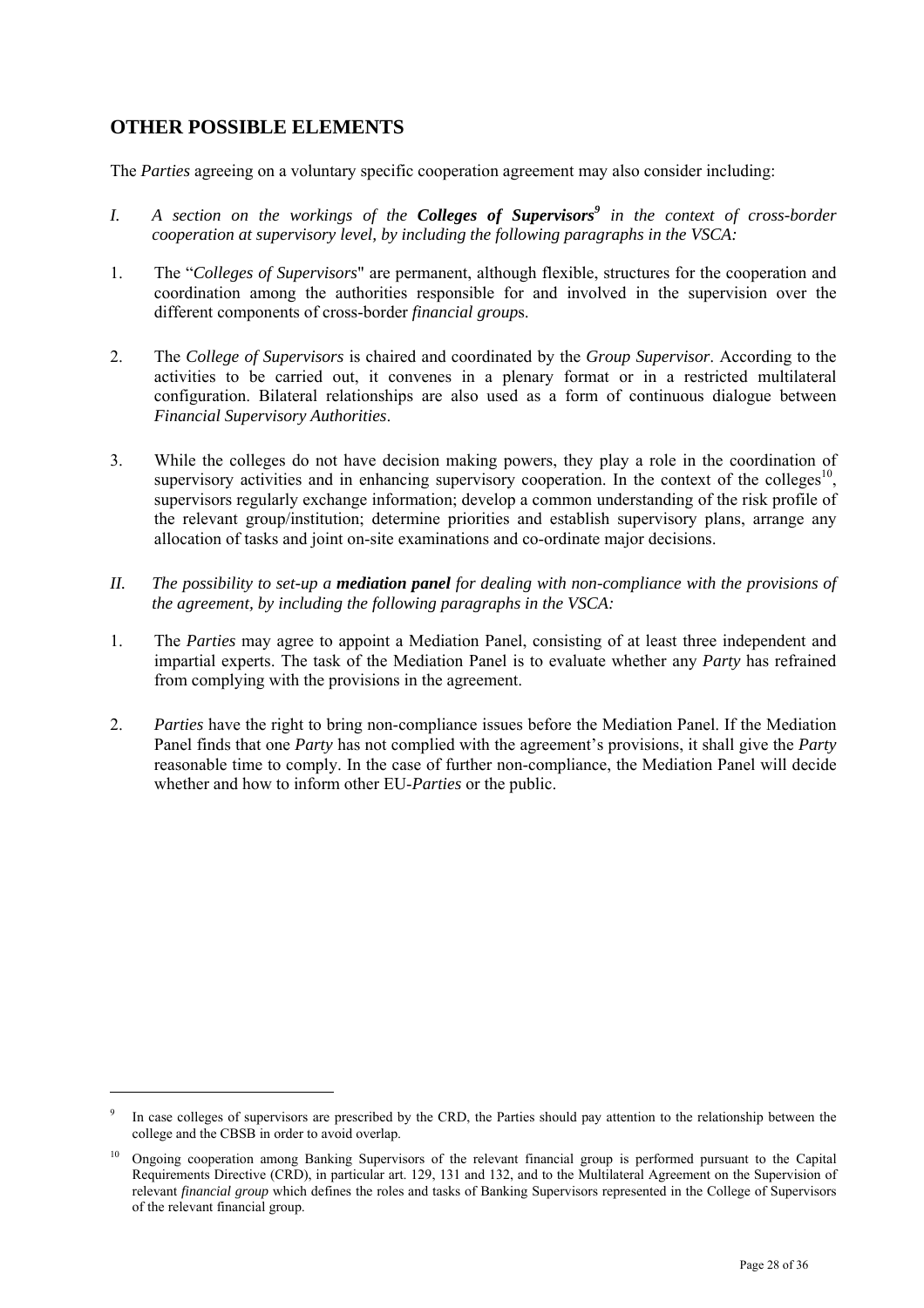# **PUBLIC COMMUNICATION**

- 27. The *Parties* agree to inform each other, as early and fully as possible, before issuing any public statements. If the communication relates to any public support to (a) relevant *financial group*(s), the *Parties* also agree to coordinate such communication with this group(s).
- 28. The *Parties* agree to aim for jointly crafted public statements even in cases where only one *Party* makes the statement. Only in cases of overriding and sudden public need will any *Party* be expected to make separate statements before consulting all other *Parties*.

# **CONFIDENTIALITY**

- 29. The *Parties* agree that any information exchanged and received by virtue of the application of the provisions of this Memorandum is subject to conditions of confidentiality and professional secrecy as provided in Community and national legislation. The *Parties* will ensure that all persons dealing with, or having access to, such information are bound by the obligation of professional secrecy.
- 30. The *Parties* will maintain, vis-à-vis third *Parties*, the confidentiality of any request for information made under this Memorandum, the contents of such requests, the information received, and the matters arising in the course of cooperation without prejudice to relevant Community and national provisions.

# **EXTENDING THE AGREEMENT**

31. The *Parties* agree that this agreement may need to be extended. If the activities of the relevant *financial group*(s) become(s) significant in another Member State or in a country which is part of the European Economic Area, the authorities in that country should be invited to take part in the agreement.

 $\mathcal{L}_\text{max}$ 

# **ENTRY INTO EFFECT**

32. This agreement shall enter into effect on (date).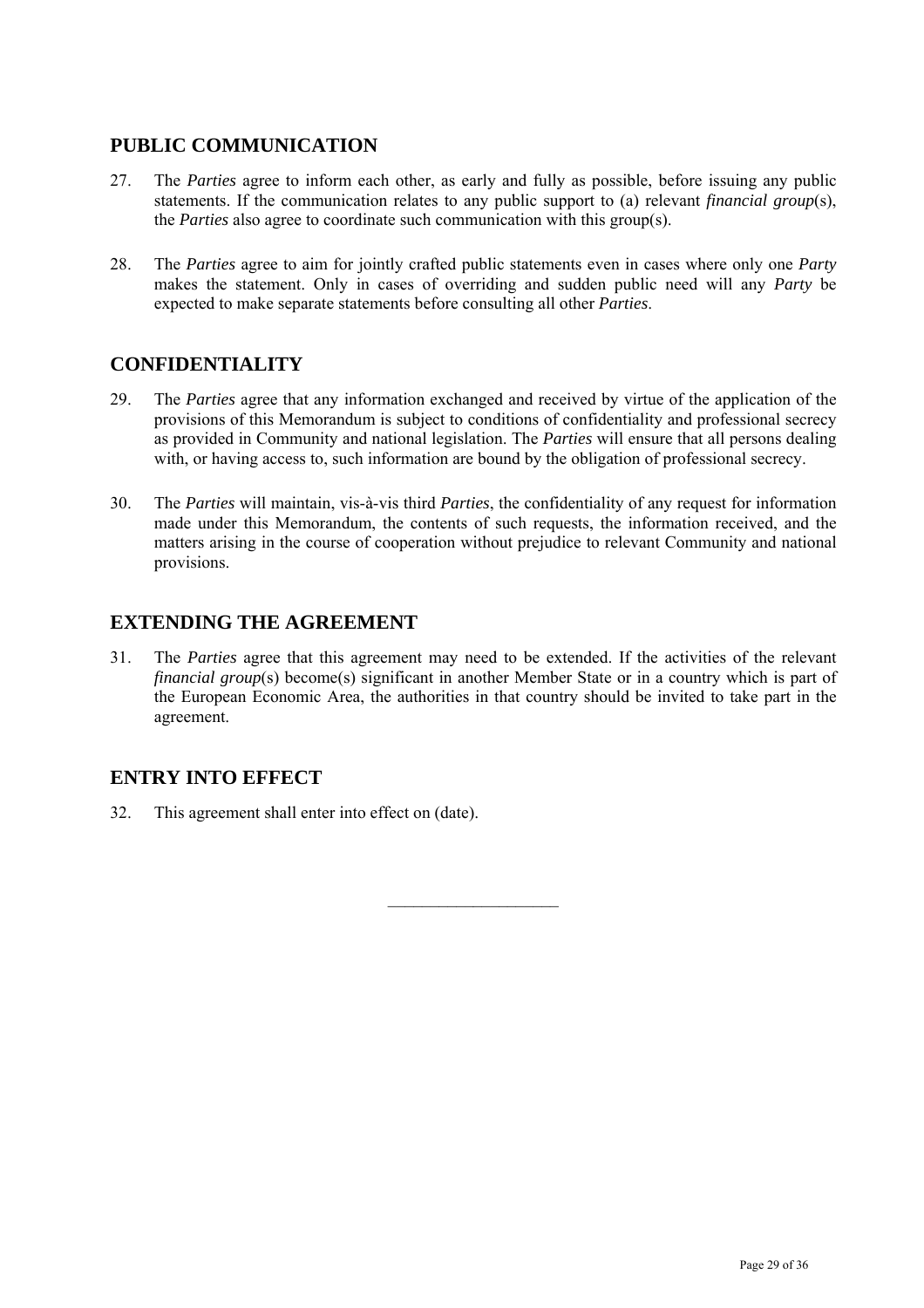# *ANNEX A TO THE VSCA:*

This agreement is relevant for the following *financial group*(s):

| <b>Financial Group</b> | <b>Home Country</b> | <b>Host countries</b> |
|------------------------|---------------------|-----------------------|
| Group $X$              | Country A           | Countries B and C     |
| Group Y                | Country B           | Country A, C and D    |
| Group $Z$              | Country A           | Countries A, B and F  |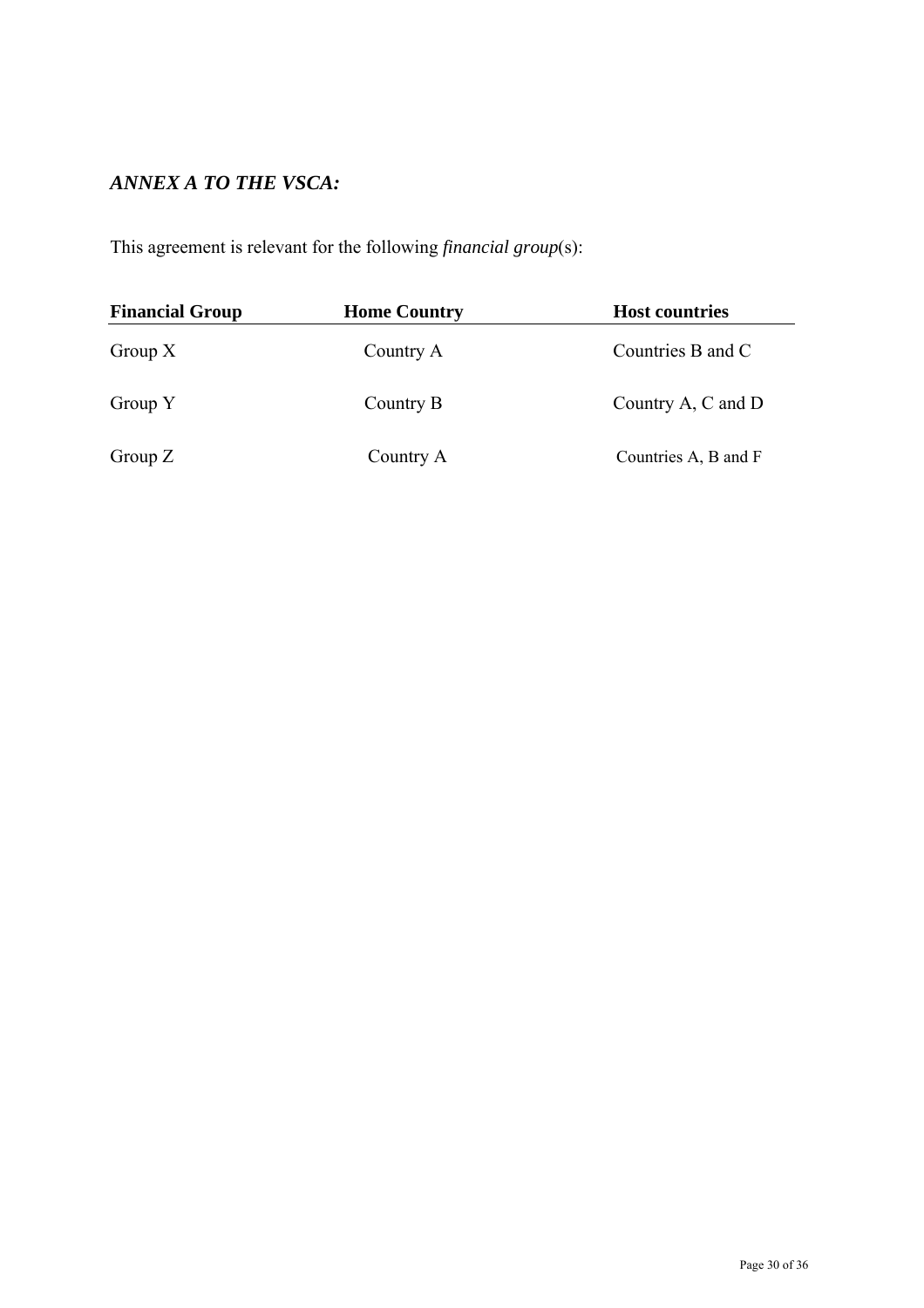# *ANNEX B TO THE VSCA:*

# **CONTENT OF THE COMMON DATABASE**

According to Articles 20.b and c, one of the tasks of the CBSG is to create a **common database** structured in two parts, one with publicly available actual data and one part for confidential data in the form of a template database:

- 1. The CBSG shall ensure that the database with **publicly available** data of the relevant *financial group* and all its different parts is updated regularly with the most recent and reliable information available, and including at least the following items:
	- a. a concise description of ownership, legal structure, management structure and key business areas;
	- b. a list of all the relevant major payment, clearing and settlement systems; and
	- c. the financial position of at least the last five years.
- <span id="page-31-0"></span>2. A **template** for *crisis* data of the relevant *financial group* and all its different parts (but which does not necessarily contain any actual data in normal times), would include at least the following items:
	- a. the relevant supervisor's assessment of the projections of revenues and costs;
	- b. the relevant supervisor's assessment of the quality of the assets and liabilities;
	- c. the liquidity position, including relevant cash flow projections, funding structure, collateral buffers and intra-group lending;
	- d. the size of the large exposures, at least according to region, collateral used, type of customer and currency;
	- e. the size, nature and extent of the problem at hand, e.g. bad loans; and
	- f. the legal domicile of the major assets and off-balance sheet items.

The required data should, where appropriate, be in line with the data reporting under the Capital Requirements Directive.

 $\mathcal{L}_\text{max}$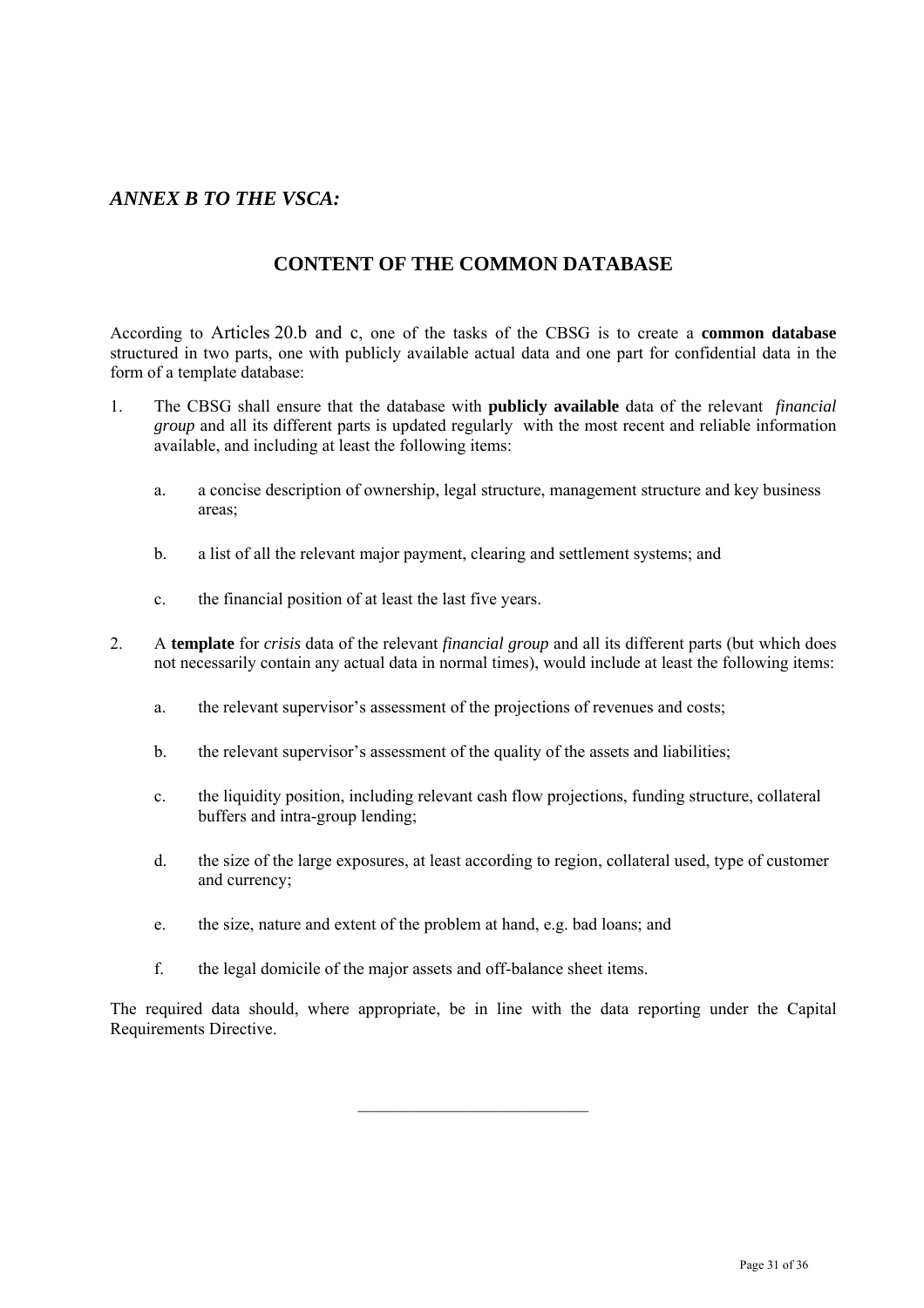# **ANNEX 2 TO THE MEMORANDUM OF UNDERSTANDING:**

# **TEMPLATE FOR A SYSTEMIC ASSESSMENT FRAMEWORK**

### **Section 1: Summary assessment**



Note: The colour shading in the chart indicates the degree of impact (light=low; dark=high).

- The **heat map** and its **key underlying assumptions** (e.g. assessment time frame, with/without intervention)
- **Overall assessment** of the impact on the domestic financial system and the domestic real economy
- **Uncertainty** relating to the assessment; **"worst case"** assessment
- **Most relevant policy issues** if the overall disturbance is serious
- **Key supporting elements** for the assessment *[Discussed in greater detail in the following sections]*
- **Main cross-border contagion channels** *[Discussed in greater detail in Section 6]*

#### **Section 2: Summary of events**

- **Characteristics** of the crisis: (i) size and nature (idiosyncratic or general) of the shock, (ii) expected pace (fast-moving or slow-moving) of the crisis, (iii) affected financial systems and their constituent components (institutions, markets, infrastructure)
- **Present state** of the financial system and the real economy
- **Measures** already taken or under consideration by: (i) the private sector, (ii) domestic authorities, (iii) foreign authorities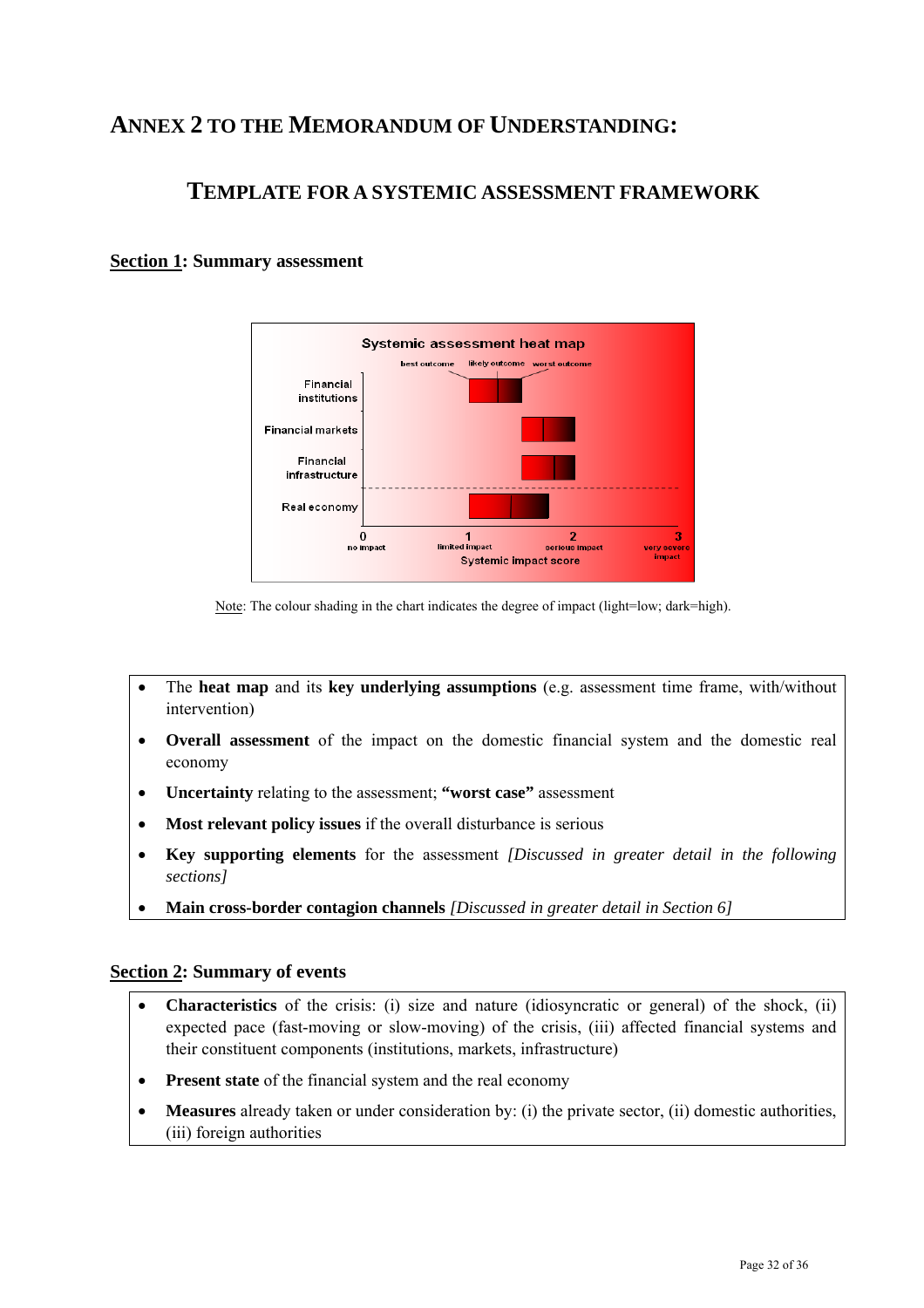### **Section 3: Financial institutions**

- Most relevant **policy issues** if the disturbance is serious
- **Supporting elements** for the assessment of the **critical nature** of the affected parts (see the table "*Examples of indicators for assessing the critical nature of the financial system's parts*" – hereafter "*Table*"); their **extent of disturbance** (possible indicators: shortage in liquidity, loss of capital, fall in future profits, market sentiment/depositor confidence); and risk mitigants of a financial (e.g. capital buffers), legal (e.g. collateral, netting) or institutional nature (e.g. deposit insurance, shareholder structure)

### **Section 4: Financial markets**

- Most relevant **policy issues** if the disturbance is serious
- **Supporting elements** for the assessment of the **critical nature** of the affected parts (see *Table*); their **extent of disturbance** (possible indicators: bid-ask spreads, market turnover, price volatility, price information, liquidity risk premiums, market sentiment); and risk mitigants of a legal (e.g. collateral, netting) or institutional nature (e.g. central counterparties, regulation/supervision)

### **Section 5: Financial infrastructure**

- Most relevant **policy issues** if the disturbance is serious
- **Supporting elements** for the assessment of the **critical nature** of the affected parts (see *Table*); their **extent of disturbance** (possible indicators: recovery time, pending transactions, critical dependency transactions); and risk mitigants of a technical (e.g. back-up systems), legal (e.g. collateral, netting) or institutional nature (e.g. central counterparties, oversight)

### **Section 6: Contagion channels**

- *[Brings together the contagion elements discussed in Sections 3 to 5; see the overview table in the user guide for the main possible channels]*
- **Overall assessment** of the contagion effects
- Main **financial institutions, markets and infrastructures affected** through real/exposure-based or information-based contagion channels and their vulnerability
- **Cross-border dimension** in the contagion channels

#### **Section 7: Real economy**

- Most relevant **policy issues** if the disturbance is serious
- **Supporting elements** for the assessment of the **financial losses of non-financial economic agents** (possible indicators: losses on uninsured deposits, market losses on assets) and the **restricted access of non-financial economic agents to financial services** (possible indicators: pay-out time for insured deposits, sector/regional lending concentrations for banks, market share of non-financial corporations in affected financial markets)

# **User guide**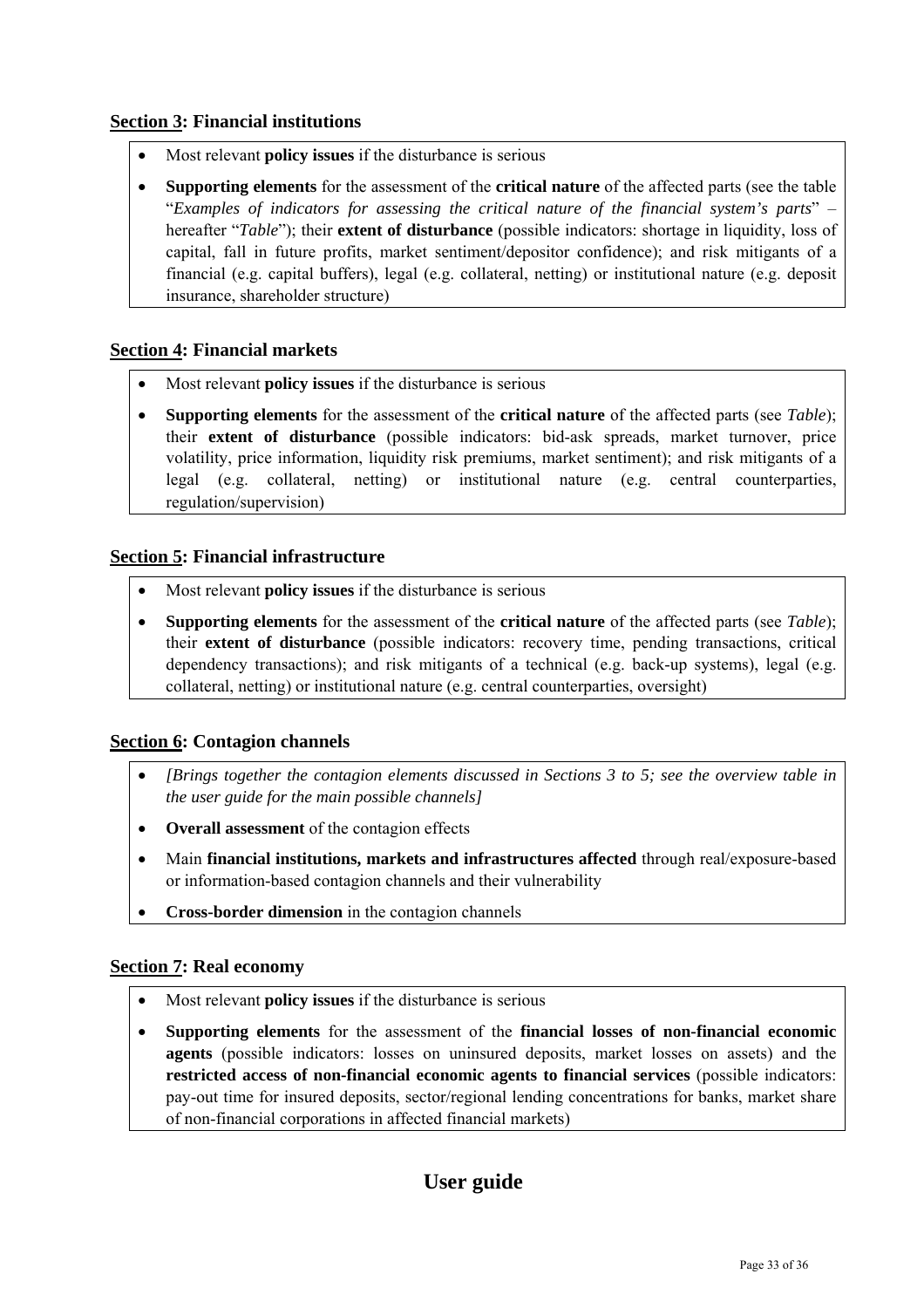**Policy background.** In a crisis authorities will be confronted with two basic questions: *whether to intervene*, and if so *how to intervene* (e.g. through facilitating a private sector solution, public statements, liquidity support and recapitalisation). As a rule, the handling of a crisis and its resolution are primarily the responsibility of the institution(s) involved. *Public intervention, in particular when public money is at risk, should only occur when there is a clear systemic risk*, i.e. when there is a serious disturbance of the financial system that, as a result, may have a major impact on the real economy. The purpose of the template is to provide a *common language* to authorities when they discuss such systemic assessments and the possible effects of related policy measures in a cross-border context. In this way, it enables them to address more clearly any differences in their views on the impact of the crisis and reduces the risk that under the pressure of circumstances they might start discussing how to resolve a crisis before assessing its potential impact. A formal assessment, backed-up by supporting material, further enhances the authorities' accountability for any recommendations made.

**Scope assessment***.* The assessment should be made from the perspective of the *domestic financial system*, composed of financial institutions, markets and infrastructure, and the *domestic real economy*. The domestic financial system needs to be defined with reference to those parts that have the potential to disturb the domestic real economy. In defining the financial system's three components, one should be wary of possible overlaps (resulting in double counting) and gaps. The real economy assessment should include and only include the effects of the crisis intermediated via the domestic financial system and via foreign financial systems (e.g. direct lending from abroad). In principle, *all foreseeable effects* should be taken into account, although the further away in time the effects are, the greater the uncertainty. Hence, it might be useful to differentiate between short-term and long-term effects.

**Prioritisation in the assessment.** In the case of a rapidly unfolding crisis, one may need to focus the assessment on the most critical parts of the financial system. These are likely to be the *(major) banks*, the *markets they use for their daily funding and active balance sheet management*, and the *related infrastructure* (e.g. large value payment systems). In such a situation, one may also need to place more reliance on qualitative judgements rather than on up-to-date quantitative information.

**Factors influencing the assessment.** The assessment of the *financial system's* components should reflect the *critical nature* of their affected parts and their *extent of disturbance*. For both factors, a number of possible indicators can be used. The *extent of disturbance* will be influenced by the presence of *risk mitigants*. Two main criteria are relevant for a part's *critical nature*: (i) its role in performing the *key financial functions* (executing payments, matching savings to investments, managing financial risks) and (ii) its *main users*. Three additional criteria can be used to further differentiate the affected parts: (i) the part's *activity level* ("size"), (ii) the *availability of alternatives* ("substitutability") within a reasonable time/at a reasonable cost and (iii) its *linkages* with other parts. For the *real economy*, relevant factors are the *reduction in the financial wealth* of non-financial economic agents and their *restricted access to financial services*.

**Systemic impact score.** The score is a decimal number that *reflects the assessment of the impact* of the crisis on the components of the financial system and the real economy relative to four base cases: 0 (no impact), 1 (limited impact), 2 (serious impact), 3 (very severe impact). The score should take into account both the state of the financial system and the real economy before the crisis and the additional impact of the crisis. For example, when the financial system is already in a weak shape, the effect of a crisis is likely to be bigger (higher score) than if the financial system is robust (lower score). The score should be supported as much as possible by quantitative information. The four separate scores are graphically represented in a "*heat map*". The heat map is a snapshot in time and one may need to construct a series of maps over the life of a crisis. Moreover, an initial assessment that is relatively benign can quickly change if vulnerabilities are present in the financial system or the real economy. Authorities should therefore be careful not to overlook elements that are not fully captured by the map.

**Range of the score.** The score is a reflection of an assessment which involves a significant degree of uncertainty and discretion. A range can be defined for each score *reflecting the uncertainty relating to the assessment*, with the lower boundary corresponding to a "best case" scenario and the upper boundary to a "worst case" scenario. Authorities may try to attach a qualitative likelihood (e.g. "most likely", "very unlikely") to the scenarios. Given the large potential costs associated with a systemic *financial crisis*, authorities should pay particular attention to the *worst case scenario*.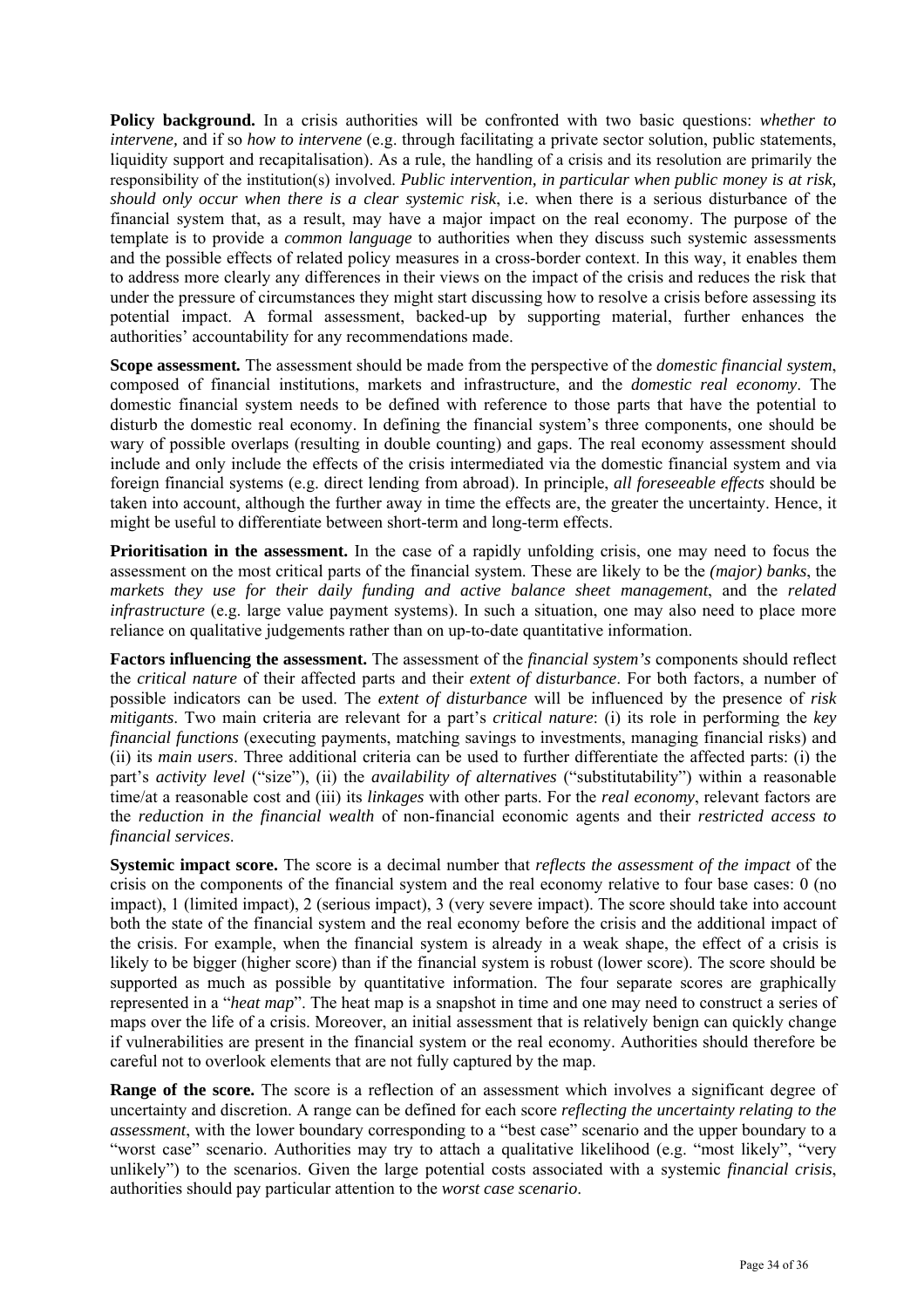**Contagion channels.** These are the *real/exposure-based or information-based* channels through which shocks can be transmitted between various parts of the financial system. They should be explicitly considered in the assessment, in particular their *cross-border dimension*, as they are often crucial in times of crisis. The following table might be helpful in identifying the main channels.

#### **Main possible contagion channels**

T O

|   |                | Institutions                                                                                                                                                                | Markets                                                                                                                                                    | Infrastructure                                                                                      |
|---|----------------|-----------------------------------------------------------------------------------------------------------------------------------------------------------------------------|------------------------------------------------------------------------------------------------------------------------------------------------------------|-----------------------------------------------------------------------------------------------------|
| F | Institutions   | - Shareholder links<br>- Credit risk exposures<br>- Revenue/service<br>channel<br>- Information channel<br>- Deposit insurance                                              | - Core market<br>participant                                                                                                                               | - System operator<br>- Participant/access<br>provider<br>- User for own/customer<br><b>business</b> |
| R |                | - Liquidity management                                                                                                                                                      | - Arbitrage/hedging                                                                                                                                        | - Covering counterparty                                                                             |
| O | Markets        | - Trading and investment<br>portfolio management                                                                                                                            | between markets<br>- Information channel                                                                                                                   | exposures with collateral                                                                           |
| M |                | - Credit risk<br>management                                                                                                                                                 |                                                                                                                                                            |                                                                                                     |
|   |                | - Revenue/service<br>channel                                                                                                                                                |                                                                                                                                                            |                                                                                                     |
|   | Infrastructure | - Executing transactions<br>for own or customers'<br>account<br>- Liquidity management<br>- Counterparty and<br>systemic risk<br>management<br>- Revenue/service<br>channel | - Trading facility<br>- Trading execution<br>- Clearing and settlement<br>- Risk management (e.g.<br>margins for market risk<br>in central counterparties) | - Technical links<br>- Supporting services<br>channel<br>- Collateral channel                       |

Note: This list of contagion channels is for illustrative purposes and is not exhaustive.